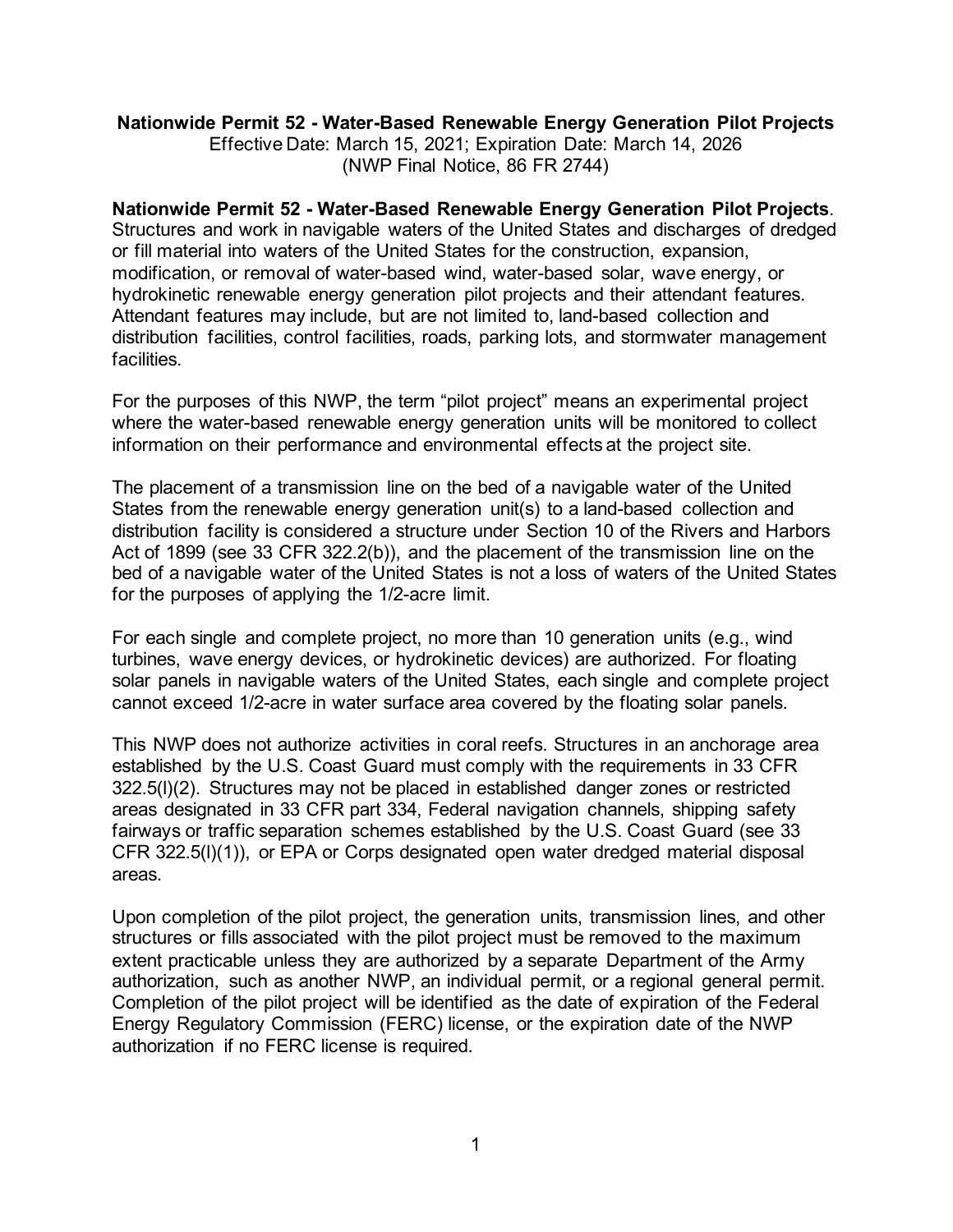**Notification:** The permittee must submit a pre-construction notification to the district engineer prior to commencing the activity. (See general condition 32.) (Authorities: Sections 10 and 404)

Note 1: Electric utility lines constructed to transfer the energy from the land-based collection facility to a distribution system, regional grid, or other facility are generally considered to be linear projects and each separate and distant crossing of a waterbody is eligible for treatment as a separate single and complete linear project. Those electric utility lines may be authorized by NWP 57 or another Department of the Army authorization.

Note 2: An activity that is located on an existing locally or federally maintained U.S. Army Corps of Engineers project requires separate review and/or approval from the Corps under 33 U.S.C. 408.

Note 3: If the pilot project generation units, including any transmission lines, are placed in navigable waters of the United States (i.e., section 10 waters) within the coastal United States, the Great Lakes, and United States territories, copies of the NWP verification will be sent by the Corps to the National Oceanic and Atmospheric Administration, National Ocean Service, for charting the generation units and associated transmission line(s) to protect navigation.

Note 4: Hydrokinetic renewable energy generation projects that require authorization by the Federal Energy Regulatory Commission under the Federal Power Act of 1920 do not require separate authorization from the Corps under section 10 of the Rivers and Harbors Act of 1899.

Note 5: For any activity that involves the construction of a wind energy generating structure, solar tower, or overhead transmission line, a copy of the PCN and NWP verification will be provided by the Corps to the Department of Defense Siting Clearinghouse, which will evaluate potential effects on military activities.

#### **2021 Nationwide Permit General Conditions**

Note: To qualify for NWP authorization, the prospective permittee must comply with the following general conditions, as applicable, in addition to any regional or case-specific conditions imposed by the division engineer or district engineer. Prospective permittees should contact the appropriate Corps district office to determine if regional conditions have been imposed on an NWP. Prospective permittees should also contact the appropriate Corps district office to determine the status of Clean Water Act Section 401 water quality certification and/or Coastal Zone Management Act consistency for an NWP. Every person who may wish to obtain permit authorization under one or more NWPs, or who is currently relying on an existing or prior permit authorization under one or more NWPs, has been and is on notice that all of the provisions of 33 CFR 330.1 through 330.6 apply to every NWP authorization. Note especially 33 CFR 330.5 relating to the modification, suspension, or revocation of any NWP authorization.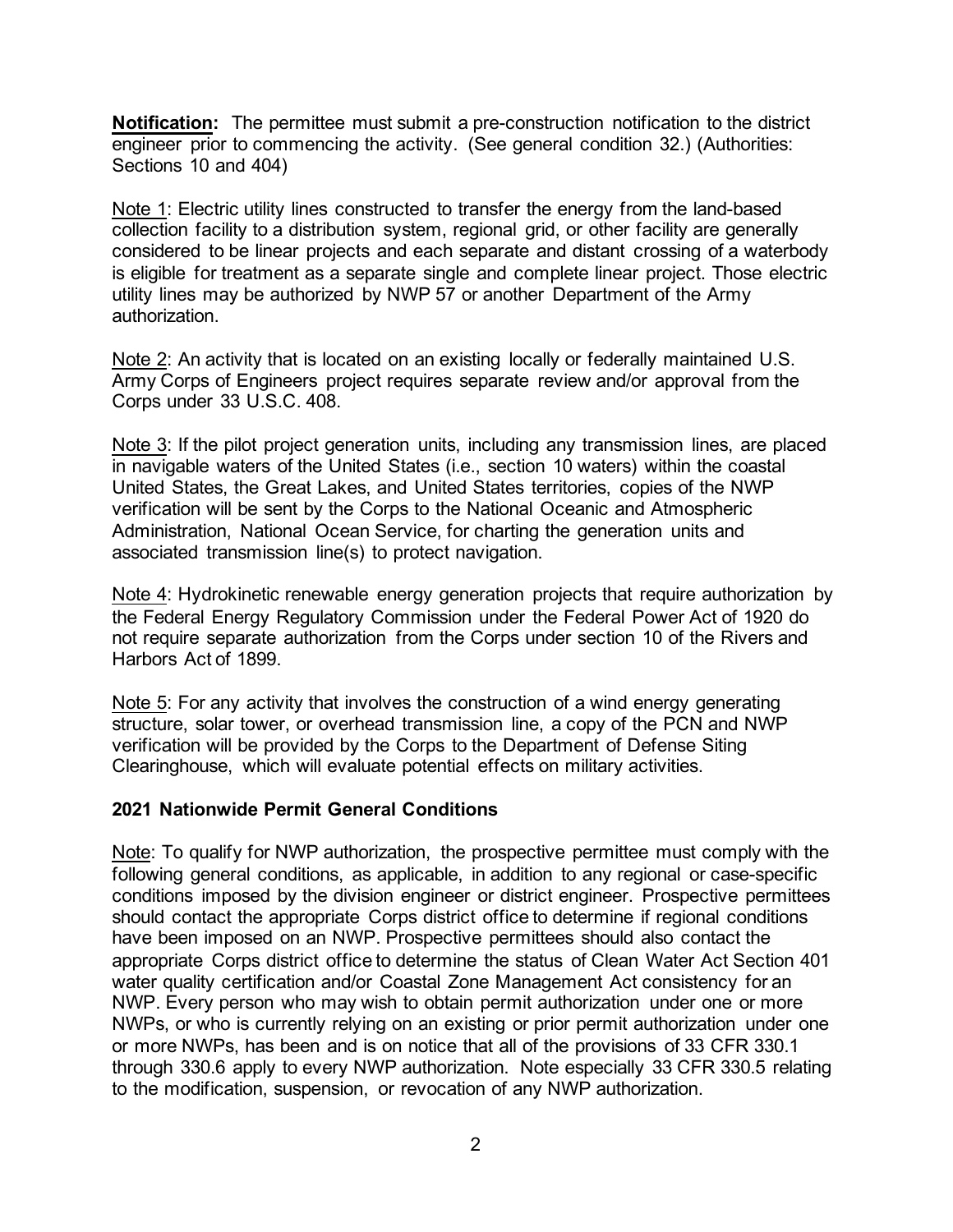1. **Navigation.** (a) No activity may cause more than a minimal adverse effect on navigation.

(b) Any safety lights and signals prescribed by the U.S. Coast Guard, through regulations or otherwise, must be installed and maintained at the permittee's expense on authorized facilities in navigable waters of the United States.

(c) The permittee understands and agrees that, if future operations by the United States require the removal, relocation, or other alteration, of the structure or work herein authorized, or if, in the opinion of the Secretary of the Army or his or her authorized representative, said structure or work shall cause unreasonable obstruction to the free navigation of the navigable waters, the permittee will be required, upon due notice from the Corps of Engineers, to remove, relocate, or alter the structural work or obstructions caused thereby, without expense to the United States. No claim shall be made against the United States on account of any such removal or alteration.

2. **Aquatic Life Movements.** No activity may substantially disrupt the necessary life cycle movements of those species of aquatic life indigenous to the waterbody, including those species that normally migrate through the area, unless the activity's primary purpose is to impound water. All permanent and temporary crossings of waterbodies shall be suitably culverted, bridged, or otherwise designed and constructed to maintain low flows to sustain the movement of those aquatic species. If a bottomless culvert cannot be used, then the crossing should be designed and constructed to minimize adverse effects to aquatic life movements.

3. **Spawning Areas.** Activities in spawning areas during spawning seasons must be avoided to the maximum extent practicable. Activities that result in the physical destruction (e.g., through excavation, fill, or downstream smothering by substantial turbidity) of an important spawning area are not authorized.

4. **Migratory Bird Breeding Areas.** Activities in waters of the United States that serve as breeding areas for migratory birds must be avoided to the maximum extent practicable.

5. **Shellfish Beds.** No activity may occur in areas of concentrated shellfish populations, unless the activity is directly related to a shellfish harvesting activity authorized by NWPs 4 and 48, or is a shellfish seeding or habitat restoration activity authorized by NWP 27.

6. **Suitable Material.** No activity may use unsuitable material (e.g., trash, debris, car bodies, asphalt, etc.). Material used for construction or discharged must be free from toxic pollutants in toxic amounts (see section 307 of the Clean Water Act).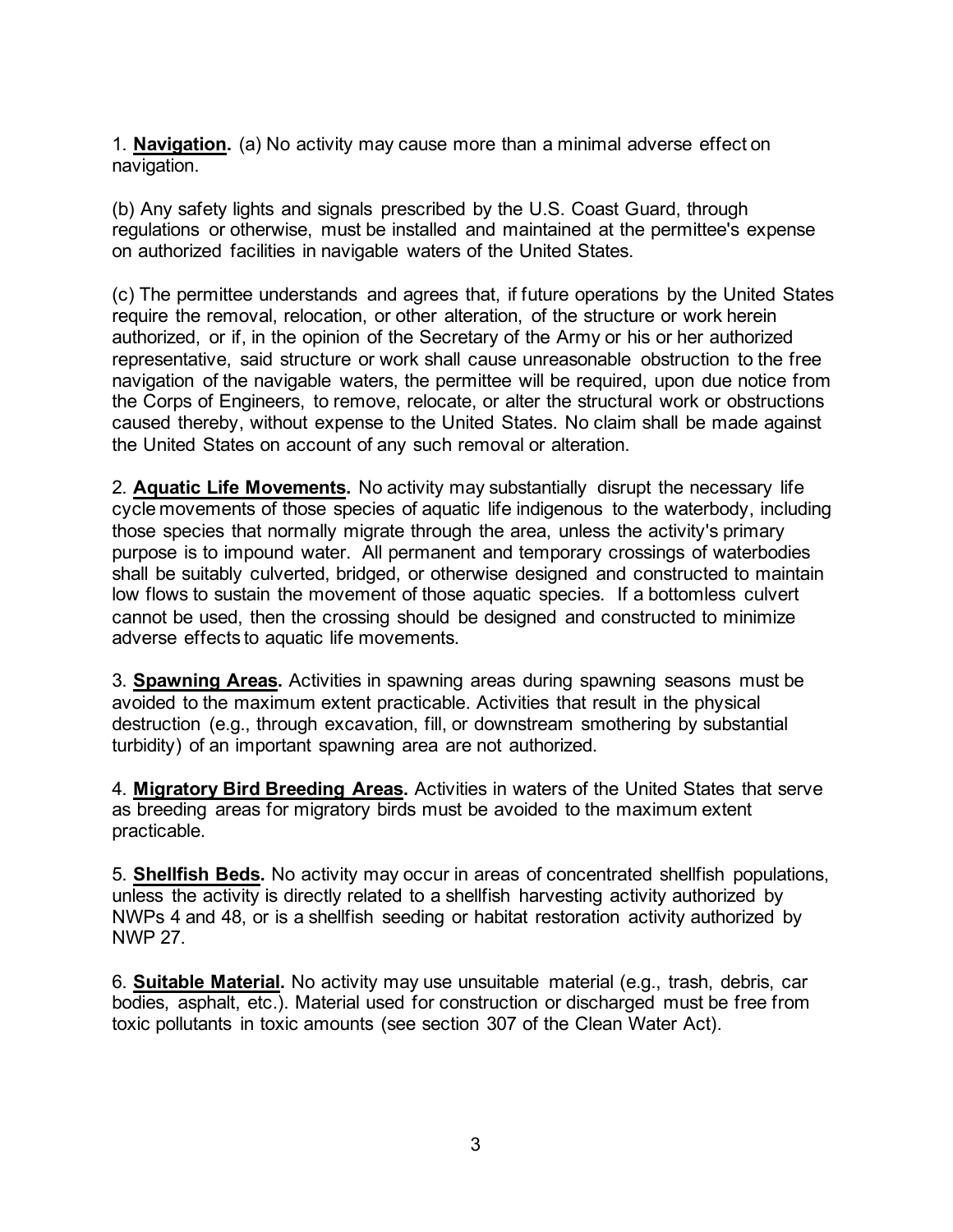7. **Water Supply Intakes.** No activity may occur in the proximity of a public water supply intake, except where the activity is for the repair or improvement of public water supply intake structures or adjacent bank stabilization.

8. **Adverse Effects From Impoundments.** If the activity creates an impoundment of water, adverse effects to the aquatic system due to accelerating the passage of water, and/or restricting its flow must be minimized to the maximum extent practicable.

9. **Management of Water Flows.** To the maximum extent practicable, the preconstruction course, condition, capacity, and location of open waters must be maintained for each activity, including stream channelization, storm water management activities, and temporary and permanent road crossings, except as provided below. The activity must be constructed to withstand expected high flows. The activity must not restrict or impede the passage of normal or high flows, unless the primary purpose of the activity is to impound water or manage high flows. The activity may alter the preconstruction course, condition, capacity, and location of open waters if it benefits the aquatic environment (e.g., stream restoration or relocation activities).

10. **Fills Within 100-Year Floodplains.** The activity must comply with applicable FEMA-approved state or local floodplain management requirements.

11. **Equipment.** Heavy equipment working in wetlands or mudflats must be placed on mats, or other measures must be taken to minimize soil disturbance.

12. **Soil Erosion and Sediment Controls.** Appropriate soil erosion and sediment controls must be used and maintained in effective operating condition during construction, and all exposed soil and other fills, as well as any work below the ordinary high water mark or high tide line, must be permanently stabilized at the earliest practicable date. Permittees are encouraged to perform work within waters of the United States during periods of low-flow or no-flow, or during low tides.

13. **Removal of Temporary Structures and Fills.** Temporary structures must be removed, to the maximum extent practicable, after their use has been discontinued. Temporary fills must be removed in their entirety and the affected areas returned to preconstruction elevations. The affected areas must be revegetated, as appropriate.

14. **Proper Maintenance.** Any authorized structure or fill shall be properly maintained, including maintenance to ensure public safety and compliance with applicable NWP general conditions, as well as any activity-specific conditions added by the district engineer to an NWP authorization.

15. **Single and Complete Project.** The activity must be a single and complete project. The same NWP cannot be used more than once for the same single and complete project.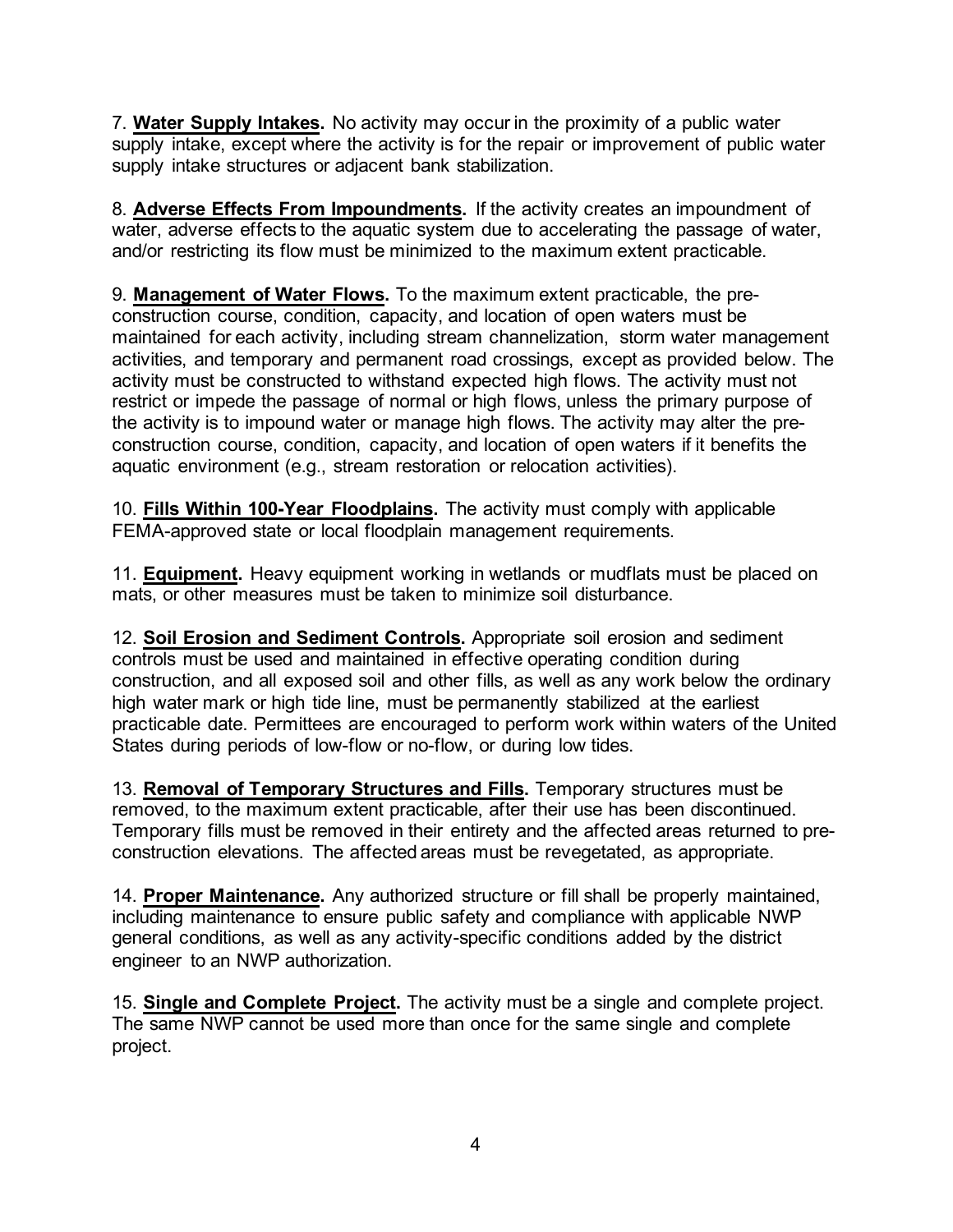16. **Wild and Scenic Rivers.** (a) No NWP activity may occur in a component of the National Wild and Scenic River System, or in a river officially designated by Congress as a "study river" for possible inclusion in the system while the river is in an official study status, unless the appropriate Federal agency with direct management responsibility for such river, has determined in writing that the proposed activity will not adversely affect the Wild and Scenic River designation or study status.

(b) If a proposed NWP activity will occur in a component of the National Wild and Scenic River System, or in a river officially designated by Congress as a "study river" for possible inclusion in the system while the river is in an official study status, the permittee must submit a pre-construction notification (see general condition 32). The district engineer will coordinate the PCN with the Federal agency with direct management responsibility for that river. Permittees shall not begin the NWP activity until notified by the district engineer that the Federal agency with direct management responsibility for that river has determined in writing that the proposed NWP activity will not adversely affect the Wild and Scenic River designation or study status.

(c) Information on Wild and Scenic Rivers may be obtained from the appropriate Federal land management agency responsible for the designated Wild and Scenic River or study river (e.g., National Park Service, U.S. Forest Service, Bureau of Land Management, U.S. Fish and Wildlife Service). Information on these rivers is also available at: http://www.rivers.gov/.

17. **Tribal Rights.** No activity or its operation may impair reserved tribal rights, including, but not limited to, reserved water rights and treaty fishing and hunting rights.

18. **Endangered Species.** (a) No activity is authorized under any NWP which is likely to directly or indirectly jeopardize the continued existence of a threatened or endangered species or a species proposed for such designation, as identified under the Federal Endangered Species Act (ESA), or which will directly or indirectly destroy or adversely modify designated critical habitat or critical habitat proposed for such designation. No activity is authorized under any NWP which "may affect" a listed species or critical habitat, unless ESA section 7 consultation addressing the consequences of the proposed activity on listed species or critical habitat has been completed. See 50 CFR 402.02 for the definition of "effects of the action" for the purposes of ESA section 7 consultation, as well as 50 CFR 402.17, which provides further explanation under ESA section 7 regarding "activities that are reasonably certain to occur" and "consequences caused by the proposed action."

(b) Federal agencies should follow their own procedures for complying with the requirements of the ESA (see 33 CFR 330.4(f)(1)). If pre-construction notification is required for the proposed activity, the Federal permittee must provide the district engineer with the appropriate documentation to demonstrate compliance with those requirements. The district engineer will verify that the appropriate documentation has been submitted. If the appropriate documentation has not been submitted, additional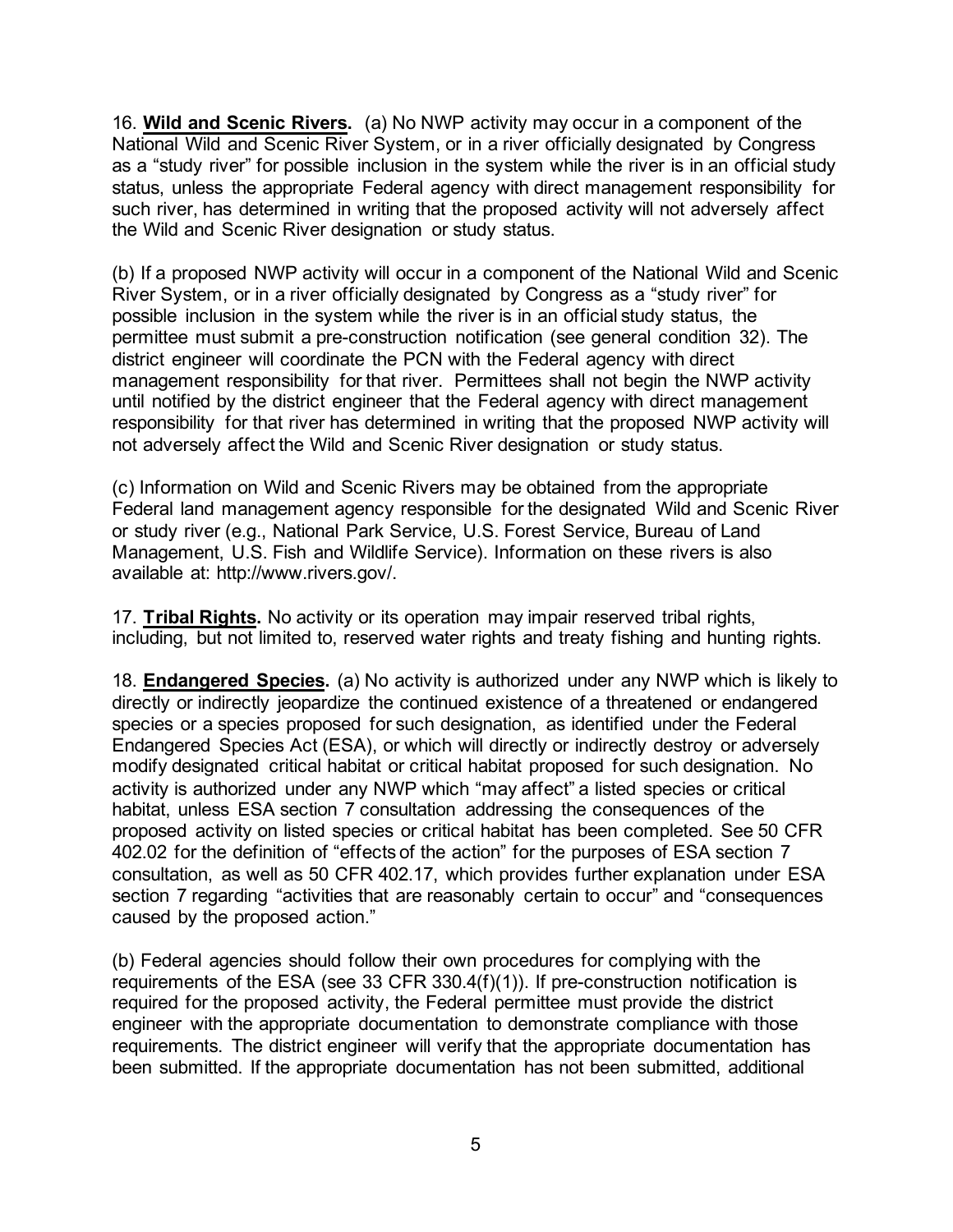ESA section 7 consultation may be necessary for the activity and the respective federal agency would be responsible for fulfilling its obligation under section 7 of the ESA.

(c) Non-federal permittees must submit a pre-construction notification to the district engineer if any listed species (or species proposed for listing) or designated critical habitat (or critical habitat proposed such designation) might be affected or is in the vicinity of the activity, or if the activity is located in designated critical habitat or critical habitat proposed for such designation, and shall not begin work on the activity until notified by the district engineer that the requirements of the ESA have been satisfied and that the activity is authorized. For activities that might affect Federally-listed endangered or threatened species (or species proposed for listing) or designated critical habitat (or critical habitat proposed for such designation), the pre-construction notification must include the name(s) of the endangered or threatened species (or species proposed for listing) that might be affected by the proposed activity or that utilize the designated critical habitat (or critical habitat proposed for such designation) that might be affected by the proposed activity. The district engineer will determine whether the proposed activity "may affect" or will have "no effect" to listed species and designated critical habitat and will notify the non-Federal applicant of the Corps' determination within 45 days of receipt of a complete pre-construction notification. For activities where the non-Federal applicant has identified listed species (or species proposed for listing) or designated critical habitat (or critical habitat proposed for such designation) that might be affected or is in the vicinity of the activity, and has so notified the Corps, the applicant shall not begin work until the Corps has provided notification that the proposed activity will have "no effect" on listed species (or species proposed for listing or designated critical habitat (or critical habitat proposed for such designation), or until ESA section 7 consultation or conference has been completed. If the non-Federal applicant has not heard back from the Corps within 45 days, the applicant must still wait for notification from the Corps.

(d) As a result of formal or informal consultation or conference with the FWS or NMFS the district engineer may add species-specific permit conditions to the NWPs.

(e) Authorization of an activity by an NWP does not authorize the "take" of a threatened or endangered species as defined under the ESA. In the absence of separate authorization (e.g., an ESA Section 10 Permit, a Biological Opinion with "incidental take" provisions, etc.) from the FWS or the NMFS, the Endangered Species Act prohibits any person subject to the jurisdiction of the United States to take a listed species, where "take" means to harass, harm, pursue, hunt, shoot, wound, kill, trap, capture, or collect, or to attempt to engage in any such conduct. The word "harm" in the definition of "take'' means an act which actually kills or injures wildlife. Such an act may include significant habitat modification or degradation where it actually kills or injures wildlife by significantly impairing essential behavioral patterns, including breeding, feeding or sheltering.

(f) If the non-federal permittee has a valid ESA section 10(a)(1)(B) incidental take permit with an approved Habitat Conservation Plan for a project or a group of projects that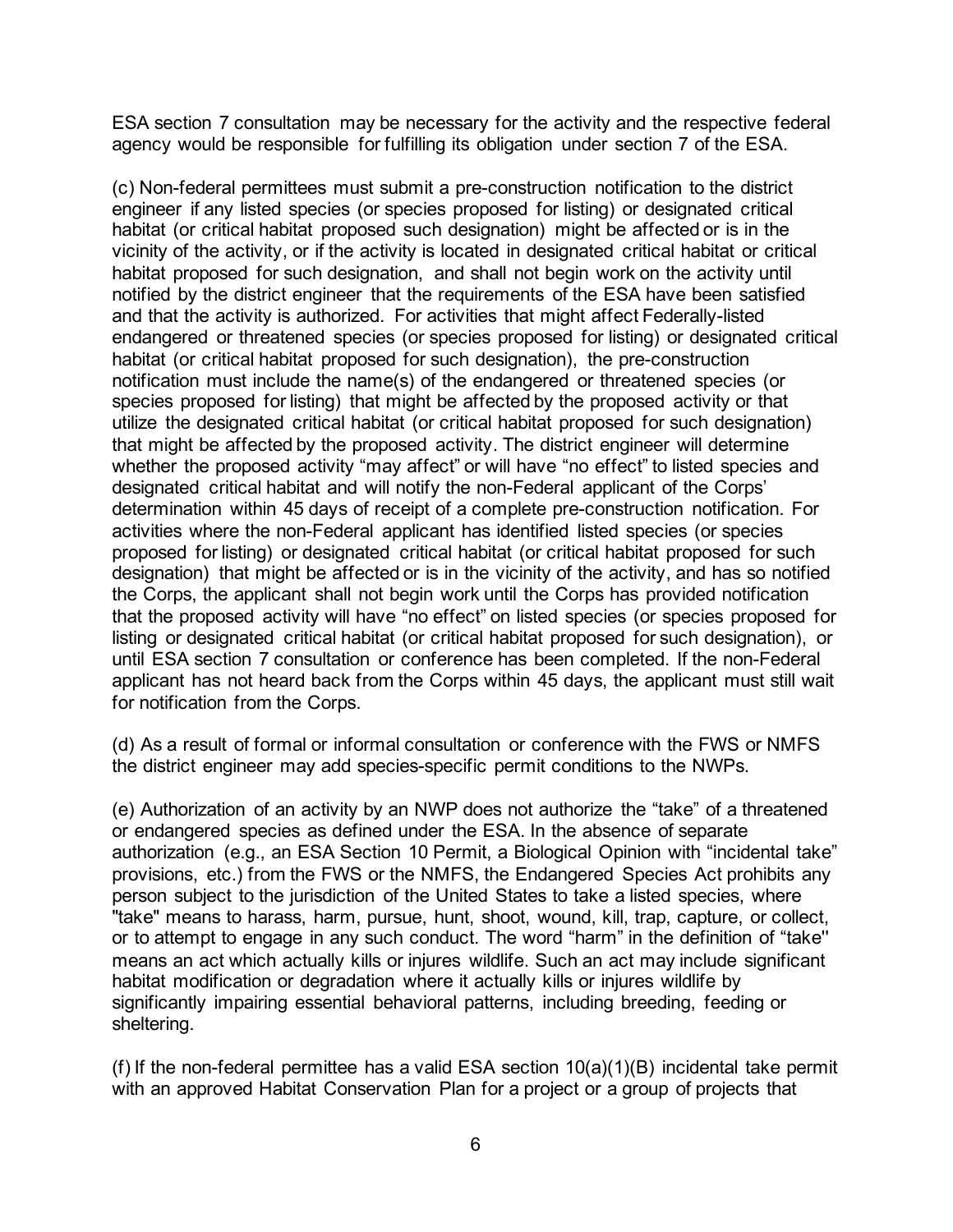includes the proposed NWP activity, the non-federal applicant should provide a copy of that ESA section 10(a)(1)(B) permit with the PCN required by paragraph (c) of this general condition. The district engineer will coordinate with the agency that issued the ESA section 10(a)(1)(B) permit to determine whether the proposed NWP activity and the associated incidental take were considered in the internal ESA section 7 consultation conducted for the ESA section 10(a)(1)(B) permit. If that coordination results in concurrence from the agency that the proposed NWP activity and the associated incidental take were considered in the internal ESA section 7 consultation for the ESA section 10(a)(1)(B) permit, the district engineer does not need to conduct a separate ESA section 7 consultation for the proposed NWP activity. The district engineer will notify the non-federal applicant within 45 days of receipt of a complete preconstruction notification whether the ESA section 10(a)(1)(B) permit covers the proposed NWP activity or whether additional ESA section 7 consultation is required.

(g) Information on the location of threatened and endangered species and their critical habitat can be obtained directly from the offices of the FWS and NMFS or their world wide web pages at http://www.fws.gov/ or http://www.fws.gov/ipac and http://www.nmfs.noaa.gov/pr/species/esa/ respectively.

19. **Migratory Birds and Bald and Golden Eagles.** The permittee is responsible for ensuring that an action authorized by an NWP complies with the Migratory Bird Treaty Act and the Bald and Golden Eagle Protection Act. The permittee is responsible for contacting the appropriate local office of the U.S. Fish and Wildlife Service to determine what measures, if any, are necessary or appropriate to reduce adverse effects to migratory birds or eagles, including whether "incidental take" permits are necessary and available under the Migratory Bird Treaty Act or Bald and Golden Eagle Protection Act for a particular activity.

20. **Historic Properties.** (a) No activity is authorized under any NWP which may have the potential to cause effects to properties listed, or eligible for listing, in the National Register of Historic Places until the requirements of Section 106 of the National Historic Preservation Act (NHPA) have been satisfied.

(b) Federal permittees should follow their own procedures for complying with the requirements of section 106 of the National Historic Preservation Act (see 33 CFR 330.4(g)(1)). If pre-construction notification is required for the proposed NWP activity, the Federal permittee must provide the district engineer with the appropriate documentation to demonstrate compliance with those requirements. The district engineer will verify that the appropriate documentation has been submitted. If the appropriate documentation is not submitted, then additional consultation under section 106 may be necessary. The respective federal agency is responsible for fulfilling its obligation to comply with section 106.

(c) Non-federal permittees must submit a pre-construction notification to the district engineer if the NWP activity might have the potential to cause effects to any historic properties listed on, determined to be eligible for listing on, or potentially eligible for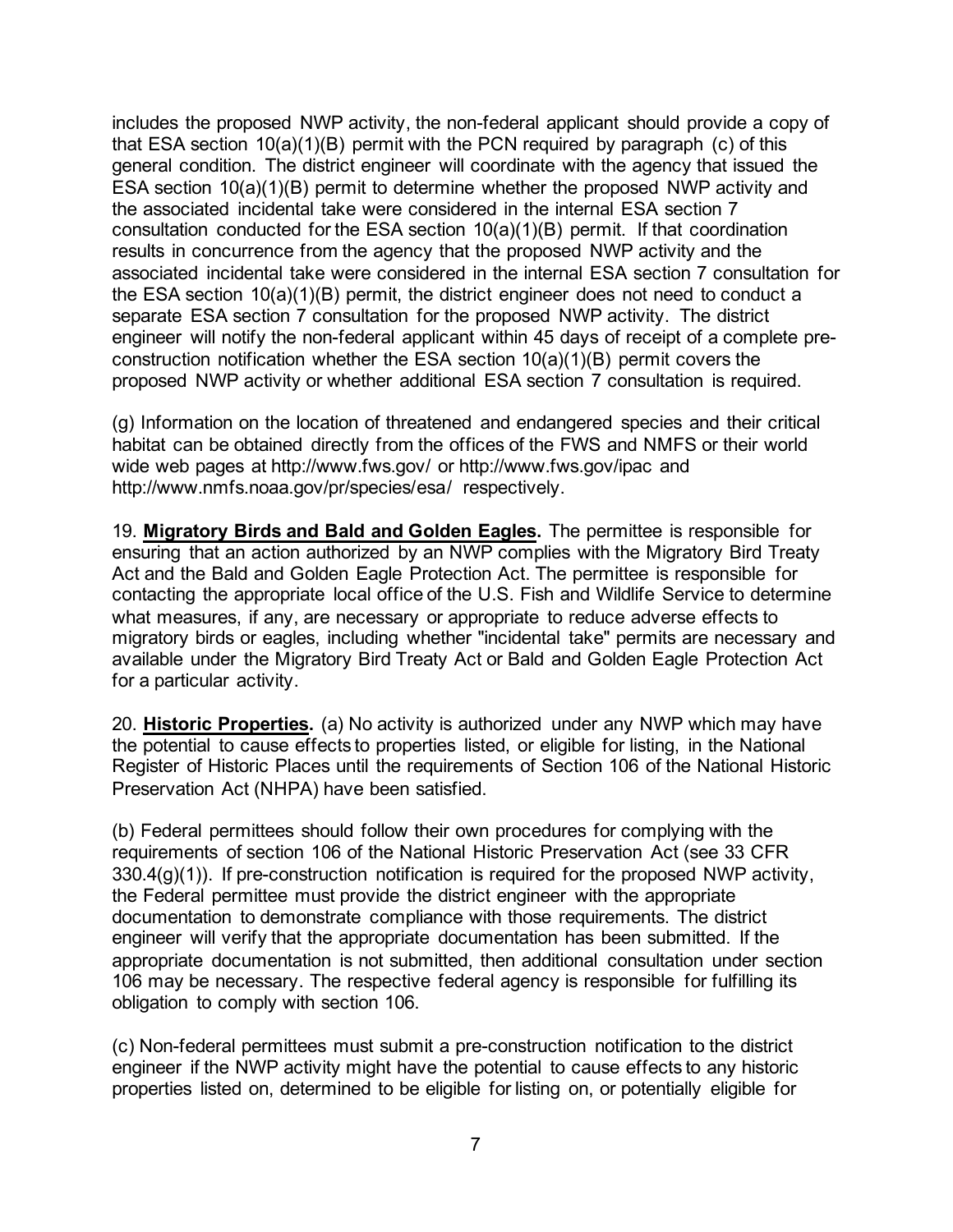listing on the National Register of Historic Places, including previously unidentified properties. For such activities, the pre-construction notification must state which historic properties might have the potential to be affected by the proposed NWP activity or include a vicinity map indicating the location of the historic properties or the potential for the presence of historic properties. Assistance regarding information on the location of, or potential for, the presence of historic properties can be sought from the State Historic Preservation Officer, Tribal Historic Preservation Officer, or designated tribal representative, as appropriate, and the National Register of Historic Places (see 33 CFR 330.4(g)). When reviewing pre-construction notifications, district engineers will comply with the current procedures for addressing the requirements of section 106 of the National Historic Preservation Act. The district engineer shall make a reasonable and good faith effort to carry out appropriate identification efforts commensurate with potential impacts, which may include background research, consultation, oral history interviews, sample field investigation, and/or field survey. Based on the information submitted in the PCN and these identification efforts, the district engineer shall determine whether the proposed NWP activity has the potential to cause effects on the historic properties. Section 106 consultation is not required when the district engineer determines that the activity does not have the potential to cause effects on historic properties (see 36 CFR 800.3(a)). Section 106 consultation is required when the district engineer determines that the activity has the potential to cause effects on historic properties. The district engineer will conduct consultation with consulting parties identified under 36 CFR 800.2(c) when he or she makes any of the following effect determinations for the purposes of section 106 of the NHPA: no historic properties affected, no adverse effect, or adverse effect.

(d) Where the non-Federal applicant has identified historic properties on which the proposed NWP activity might have the potential to cause effects and has so notified the Corps, the non-Federal applicant shall not begin the activity until notified by the district engineer either that the activity has no potential to cause effects to historic properties or that NHPA section 106 consultation has been completed. For non-federal permittees, the district engineer will notify the prospective permittee within 45 days of receipt of a complete pre-construction notification whether NHPA section 106 consultation is required. If NHPA section 106 consultation is required, the district engineer will notify the non-Federal applicant that he or she cannot begin the activity until section 106 consultation is completed. If the non-Federal applicant has not heard back from the Corps within 45 days, the applicant must still wait for notification from the Corps.

(e) Prospective permittees should be aware that section 110k of the NHPA (54 U.S.C. 306113) prevents the Corps from granting a permit or other assistance to an applicant who, with intent to avoid the requirements of section 106 of the NHPA, has intentionally significantly adversely affected a historic property to which the permit would relate, or having legal power to prevent it, allowed such significant adverse effect to occur, unless the Corps, after consultation with the Advisory Council on Historic Preservation (ACHP), determines that circumstances justify granting such assistance despite the adverse effect created or permitted by the applicant. If circumstances justify granting the assistance, the Corps is required to notify the ACHP and provide documentation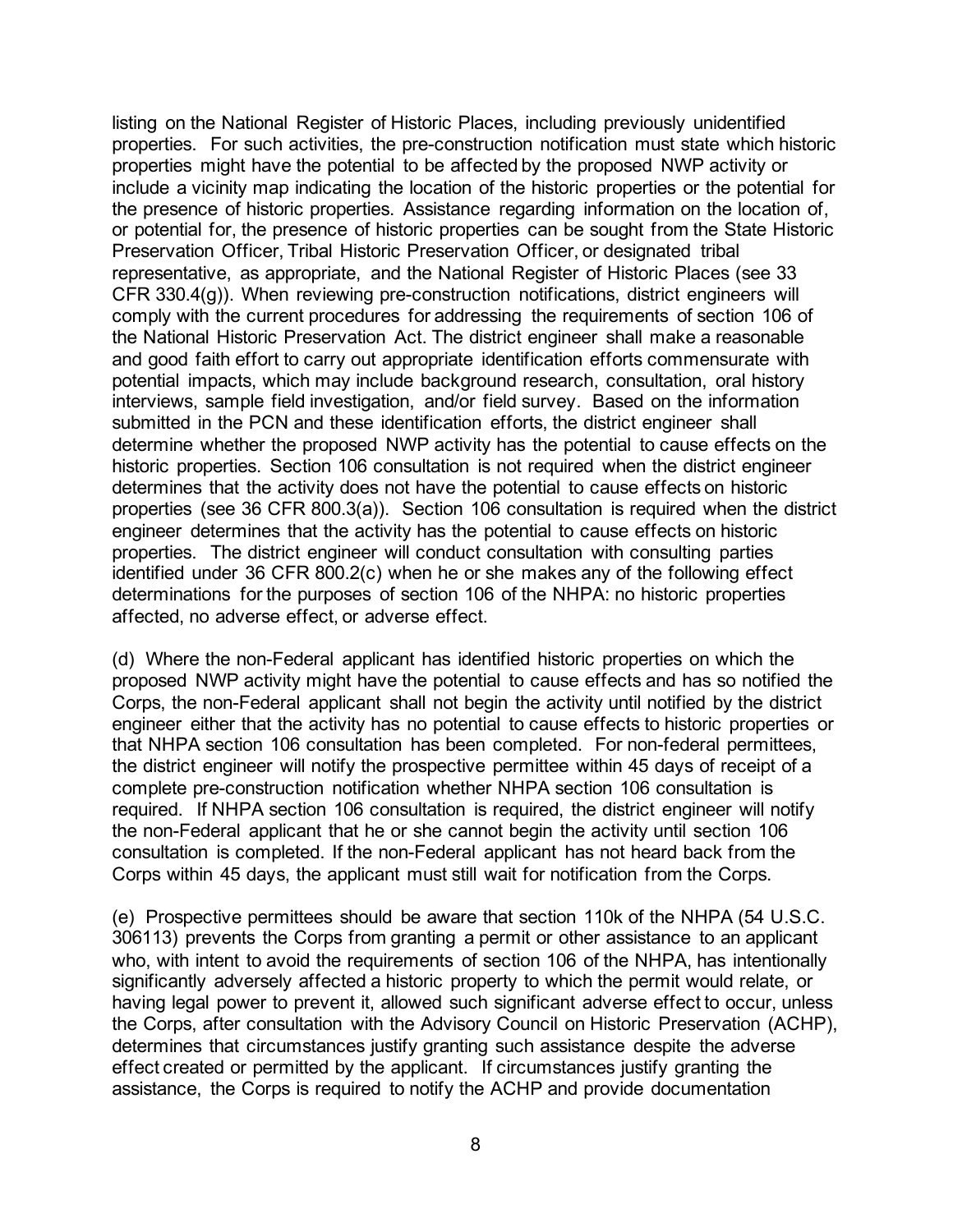specifying the circumstances, the degree of damage to the integrity of any historic properties affected, and proposed mitigation. This documentation must include any views obtained from the applicant, SHPO/THPO, appropriate Indian tribes if the undertaking occurs on or affects historic properties on tribal lands or affects properties of interest to those tribes, and other parties known to have a legitimate interest in the impacts to the permitted activity on historic properties.

21. **Discovery of Previously Unknown Remains and Artifacts.** Permittees that discover any previously unknown historic, cultural or archeological remains and artifacts while accomplishing the activity authorized by an NWP, they must immediately notify the district engineer of what they have found, and to the maximum extent practicable, avoid construction activities that may affect the remains and artifacts until the required coordination has been completed. The district engineer will initiate the Federal, Tribal, and state coordination required to determine if the items or remains warrant a recovery effort or if the site is eligible for listing in the National Register of Historic Places.

22. **Designated Critical Resource Waters.** Critical resource waters include, NOAAmanaged marine sanctuaries and marine monuments, and National Estuarine Research Reserves. The district engineer may designate, after notice and opportunity for public comment, additional waters officially designated by a state as having particular environmental or ecological significance, such as outstanding national resource waters or state natural heritage sites. The district engineer may also designate additional critical resource waters after notice and opportunity for public comment.

(a) Discharges of dredged or fill material into waters of the United States are not authorized by NWPs 7, 12, 14, 16, 17, 21, 29, 31, 35, 39, 40, 42, 43, 44, 49, 50, 51, 52, 57 and 58 for any activity within, or directly affecting, critical resource waters, including wetlands adjacent to such waters.

(b) For NWPs 3, 8, 10, 13, 15, 18, 19, 22, 23, 25, 27, 28, 30, 33, 34, 36, 37, 38, and 54, notification is required in accordance with general condition 32, for any activity proposed by permittees in the designated critical resource waters including wetlands adjacent to those waters. The district engineer may authorize activities under these NWPs only after she or he determines that the impacts to the critical resource waters will be no more than minimal.

23. **Mitigation.** The district engineer will consider the following factors when determining appropriate and practicable mitigation necessary to ensure that the individual and cumulative adverse environmental effects are no more than minimal:

(a) The activity must be designed and constructed to avoid and minimize adverse effects, both temporary and permanent, to waters of the United States to the maximum extent practicable at the project site (i.e., on site).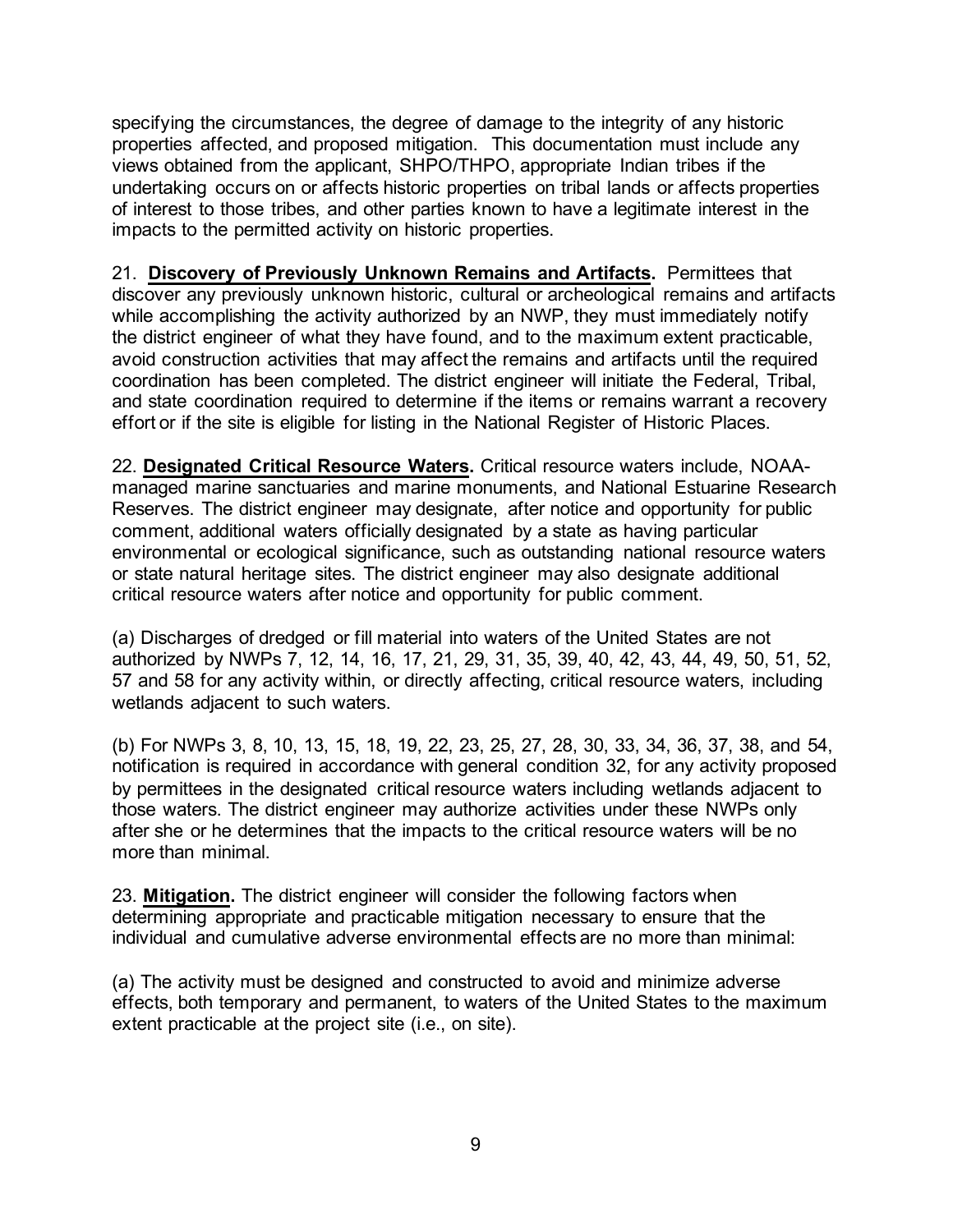(b) Mitigation in all its forms (avoiding, minimizing, rectifying, reducing, or compensating for resource losses) will be required to the extent necessary to ensure that the individual and cumulative adverse environmental effects are no more than minimal.

(c) Compensatory mitigation at a minimum one-for-one ratio will be required for all wetland losses that exceed 1/10-acre and require pre-construction notification, unless the district engineer determines in writing that either some other form of mitigation would be more environmentally appropriate or the adverse environmental effects of the proposed activity are no more than minimal, and provides an activity-specific waiver of this requirement. For wetland losses of 1/10-acre or less that require pre-construction notification, the district engineer may determine on a case-by-case basis that compensatory mitigation is required to ensure that the activity results in only minimal adverse environmental effects.

(d) Compensatory mitigation at a minimum one-for-one ratio will be required for all losses of stream bed that exceed 3/100-acre and require pre-construction notification, unless the district engineer determines in writing that either some other form of mitigation would be more environmentally appropriate or the adverse environmental effects of the proposed activity are no more than minimal, and provides an activityspecific waiver of this requirement. This compensatory mitigation requirement may be satisfied through the restoration or enhancement of riparian areas next to streams in accordance with paragraph (e) of this general condition. For losses of stream bed of 3/100-acre or less that require pre-construction notification, the district engineer may determine on a case-by-case basis that compensatory mitigation is required to ensure that the activity results in only minimal adverse environmental effects. Compensatory mitigation for losses of streams should be provided, if practicable, through stream rehabilitation, enhancement, or preservation, since streams are difficult-to-replace resources (see 33 CFR 332.3(e)(3)).

(e) Compensatory mitigation plans for NWP activities in or near streams or other open waters will normally include a requirement for the restoration or enhancement, maintenance, and legal protection (e.g., conservation easements) of riparian areas next to open waters. In some cases, the restoration or maintenance/protection of riparian areas may be the only compensatory mitigation required. If restoring riparian areas involves planting vegetation, only native species should be planted. The width of the required riparian area will address documented water quality or aquatic habitat loss concerns. Normally, the riparian area will be 25 to 50 feet wide on each side of the stream, but the district engineer may require slightly wider riparian areas to address documented water quality or habitat loss concerns. If it is not possible to restore or maintain/protect a riparian area on both sides of a stream, or if the waterbody is a lake or coastal waters, then restoring or maintaining/protecting a riparian area along a single bank or shoreline may be sufficient. Where both wetlands and open waters exist on the project site, the district engineer will determine the appropriate compensatory mitigation (e.g., riparian areas and/or wetlands compensation) based on what is best for the aquatic environment on a watershed basis. In cases where riparian areas are determined to be the most appropriate form of minimization or compensatory mitigation,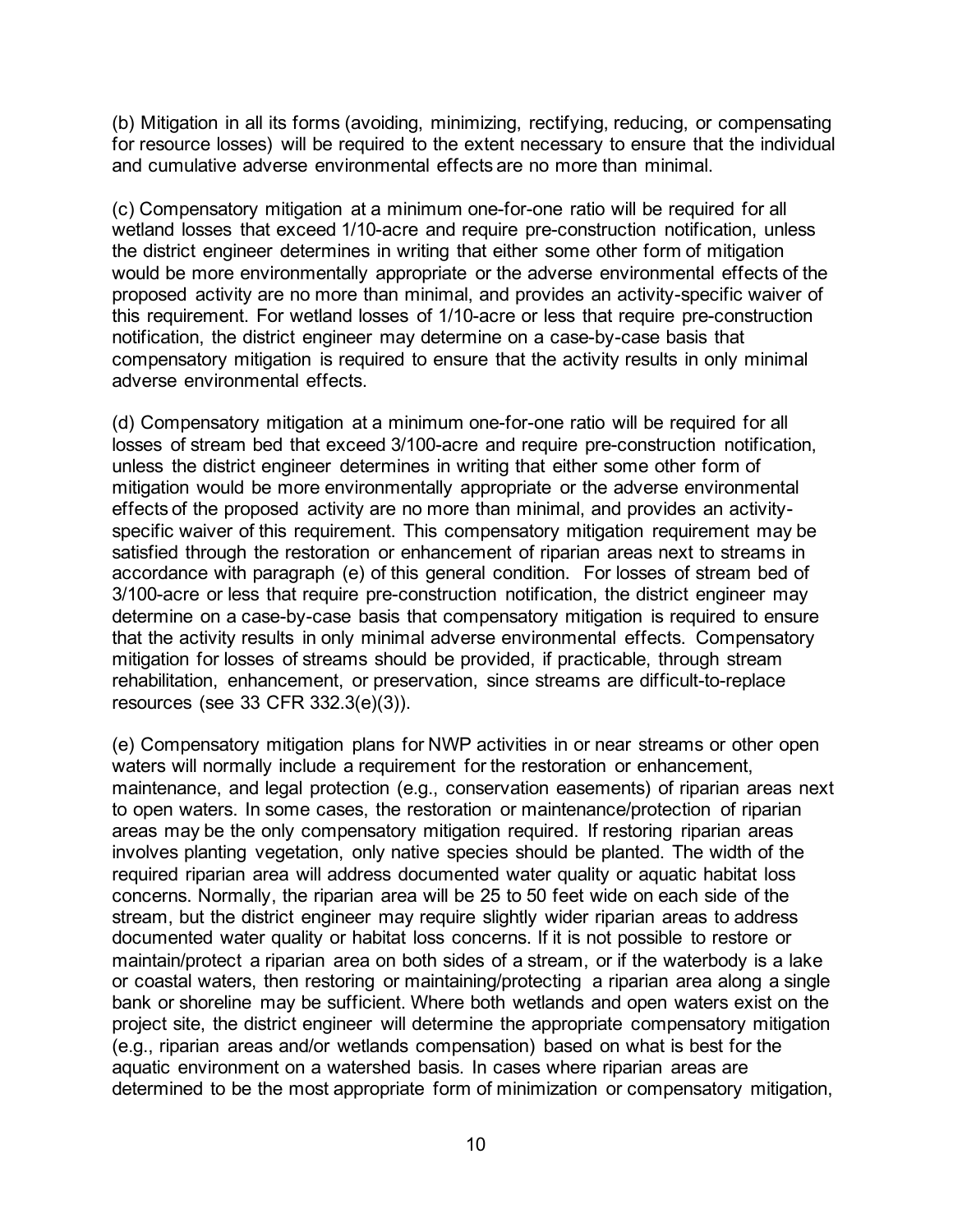the district engineer may waive or reduce the requirement to provide wetland compensatory mitigation for wetland losses.

(f) Compensatory mitigation projects provided to offset losses of aquatic resources must comply with the applicable provisions of 33 CFR part 332.

(1) The prospective permittee is responsible for proposing an appropriate compensatory mitigation option if compensatory mitigation is necessary to ensure that the activity results in no more than minimal adverse environmental effects. For the NWPs, the preferred mechanism for providing compensatory mitigation is mitigation bank credits or in-lieu fee program credits (see 33 CFR 332.3(b)(2) and (3)). However, if an appropriate number and type of mitigation bank or in-lieu credits are not available at the time the PCN is submitted to the district engineer, the district engineer may approve the use of permittee-responsible mitigation.

(2) The amount of compensatory mitigation required by the district engineer must be sufficient to ensure that the authorized activity results in no more than minimal individual and cumulative adverse environmental effects (see 33 CFR 330.1(e)(3)). (See also 33 CFR 332.3(f).)

(3) Since the likelihood of success is greater and the impacts to potentially valuable uplands are reduced, aquatic resource restoration should be the first compensatory mitigation option considered for permittee-responsible mitigation.

(4) If permittee-responsible mitigation is the proposed option, the prospective permittee is responsible for submitting a mitigation plan. A conceptual or detailed mitigation plan may be used by the district engineer to make the decision on the NWP verification request, but a final mitigation plan that addresses the applicable requirements of 33 CFR 332.4(c)(2) through (14) must be approved by the district engineer before the permittee begins work in waters of the United States, unless the district engineer determines that prior approval of the final mitigation plan is not practicable or not necessary to ensure timely completion of the required compensatory mitigation (see 33 CFR 332.3(k)(3)). If permittee-responsible mitigation is the proposed option, and the proposed compensatory mitigation site is located on land in which another federal agency holds an easement, the district engineer will coordinate with that federal agency to determine if proposed compensatory mitigation project is compatible with the terms of the easement.

(5) If mitigation bank or in-lieu fee program credits are the proposed option, the mitigation plan needs to address only the baseline conditions at the impact site and the number of credits to be provided (see 33 CFR 332.4(c)(1)(ii)).

(6) Compensatory mitigation requirements (e.g., resource type and amount to be provided as compensatory mitigation, site protection, ecological performance standards, monitoring requirements) may be addressed through conditions added to the NWP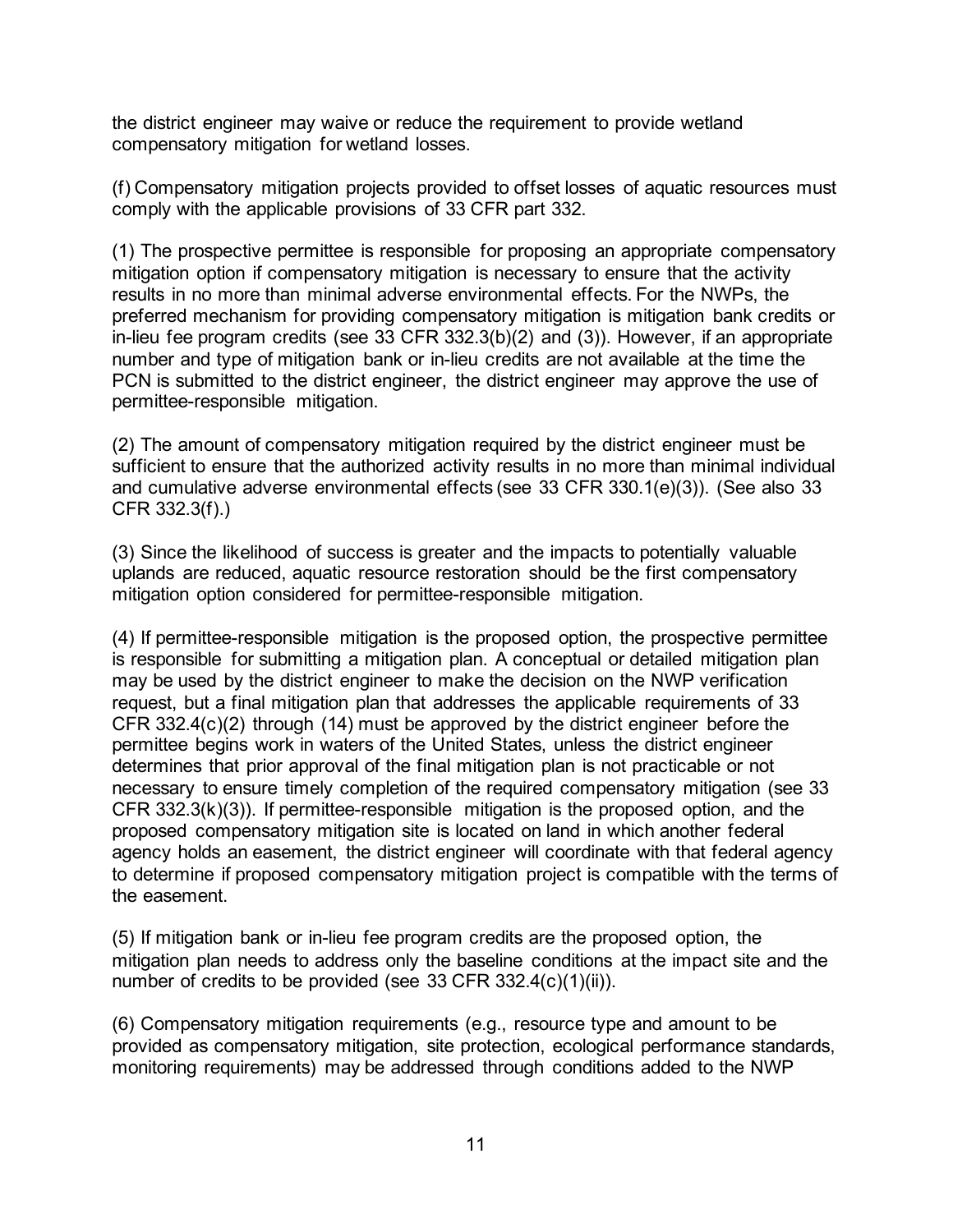authorization, instead of components of a compensatory mitigation plan (see 33 CFR  $332.4(c)(1)(ii)$ ).

(g) Compensatory mitigation will not be used to increase the acreage losses allowed by the acreage limits of the NWPs. For example, if an NWP has an acreage limit of 1/2 acre, it cannot be used to authorize any NWP activity resulting in the loss of greater than 1/2-acre of waters of the United States, even if compensatory mitigation is provided that replaces or restores some of the lost waters. However, compensatory mitigation can and should be used, as necessary, to ensure that an NWP activity already meeting the established acreage limits also satisfies the no more than minimal impact requirement for the NWPs.

(h) Permittees may propose the use of mitigation banks, in-lieu fee programs, or permittee-responsible mitigation. When developing a compensatory mitigation proposal, the permittee must consider appropriate and practicable options consistent with the framework at 33 CFR 332.3(b). For activities resulting in the loss of marine or estuarine resources, permittee-responsible mitigation may be environmentally preferable if there are no mitigation banks or in-lieu fee programs in the area that have marine or estuarine credits available for sale or transfer to the permittee. For permittee-responsible mitigation, the special conditions of the NWP verification must clearly indicate the party or parties responsible for the implementation and performance of the compensatory mitigation project, and, if required, its long-term management.

(i) Where certain functions and services of waters of the United States are permanently adversely affected by a regulated activity, such as discharges of dredged or fill material into waters of the United States that will convert a forested or scrub-shrub wetland to a herbaceous wetland in a permanently maintained utility line right-of-way, mitigation may be required to reduce the adverse environmental effects of the activity to the no more than minimal level.

24. **Safety of Impoundment Structures.** To ensure that all impoundment structures are safely designed, the district engineer may require non-Federal applicants to demonstrate that the structures comply with established state or federal, dam safety criteria or have been designed by qualified persons. The district engineer may also require documentation that the design has been independently reviewed by similarly qualified persons, and appropriate modifications made to ensure safety.

25. **Water Quality.** (a) Where the certifying authority (state, authorized tribe, or EPA, as appropriate) has not previously certified compliance of an NWP with CWA section 401, a CWA section 401 water quality certification for the proposed discharge must be obtained or waived (see 33 CFR 330.4(c)). If the permittee cannot comply with all of the conditions of a water quality certification previously issued by certifying authority for the issuance of the NWP, then the permittee must obtain a water quality certification or waiver for the proposed discharge in order for the activity to be authorized by an NWP.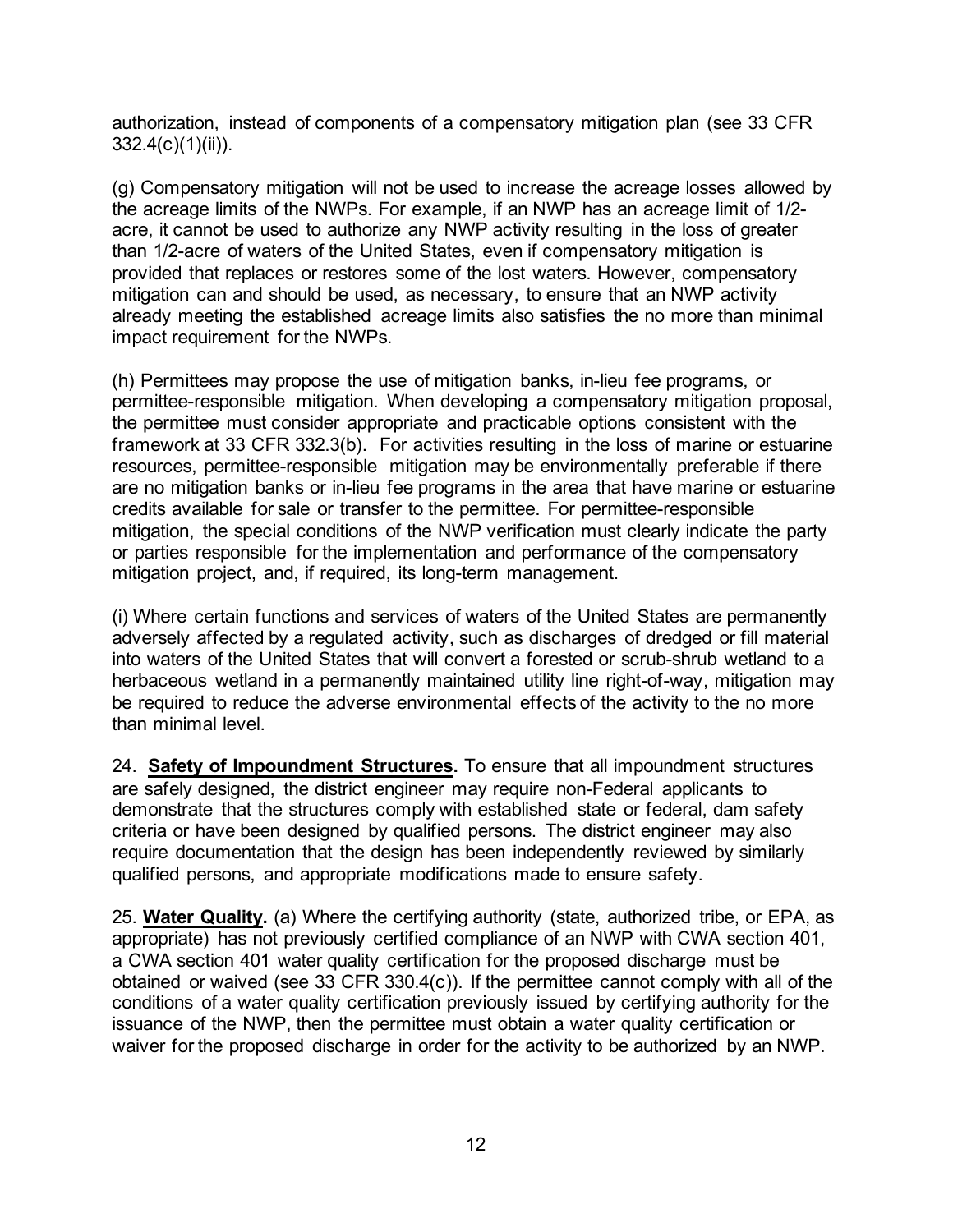(b) If the NWP activity requires pre-construction notification and the certifying authority has not previously certified compliance of an NWP with CWA section 401, the proposed discharge is not authorized by an NWP until water quality certification is obtained or waived. If the certifying authority issues a water quality certification for the proposed discharge, the permittee must submit a copy of the certification to the district engineer. The discharge is not authorized by an NWP until the district engineer has notified the permittee that the water quality certification requirement has been satisfied by the issuance of a water quality certification or a waiver.

(c) The district engineer or certifying authority may require additional water quality management measures to ensure that the authorized activity does not result in more than minimal degradation of water quality.

26. **Coastal Zone Management.** In coastal states where an NWP has not previously received a state coastal zone management consistency concurrence, an individual state coastal zone management consistency concurrence must be obtained, or a presumption of concurrence must occur (see 33 CFR 330.4(d)). If the permittee cannot comply with all of the conditions of a coastal zone management consistency concurrence previously issued by the state, then the permittee must obtain an individual coastal zone management consistency concurrence or presumption of concurrence in order for the activity to be authorized by an NWP. The district engineer or a state may require additional measures to ensure that the authorized activity is consistent with state coastal zone management requirements.

27. **Regional and Case-By-Case Conditions.** The activity must comply with any regional conditions that may have been added by the Division Engineer (see 33 CFR 330.4(e)) and with any case specific conditions added by the Corps or by the state, Indian Tribe, or U.S. EPA in its CWA section 401 Water Quality Certification, or by the state in its Coastal Zone Management Act consistency determination.

28. **Use of Multiple Nationwide Permits.** The use of more than one NWP for a single and complete project is authorized, subject to the following restrictions:

(a) If only one of the NWPs used to authorize the single and complete project has a specified acreage limit, the acreage loss of waters of the United States cannot exceed the acreage limit of the NWP with the highest specified acreage limit. For example, if a road crossing over tidal waters is constructed under NWP 14, with associated bank stabilization authorized by NWP 13, the maximum acreage loss of waters of the United States for the total project cannot exceed 1/3-acre.

(b) If one or more of the NWPs used to authorize the single and complete project has specified acreage limits, the acreage loss of waters of the United States authorized by those NWPs cannot exceed their respective specified acreage limits. For example, if a commercial development is constructed under NWP 39, and the single and complete project includes the filling of an upland ditch authorized by NWP 46, the maximum acreage loss of waters of the United States for the commercial development under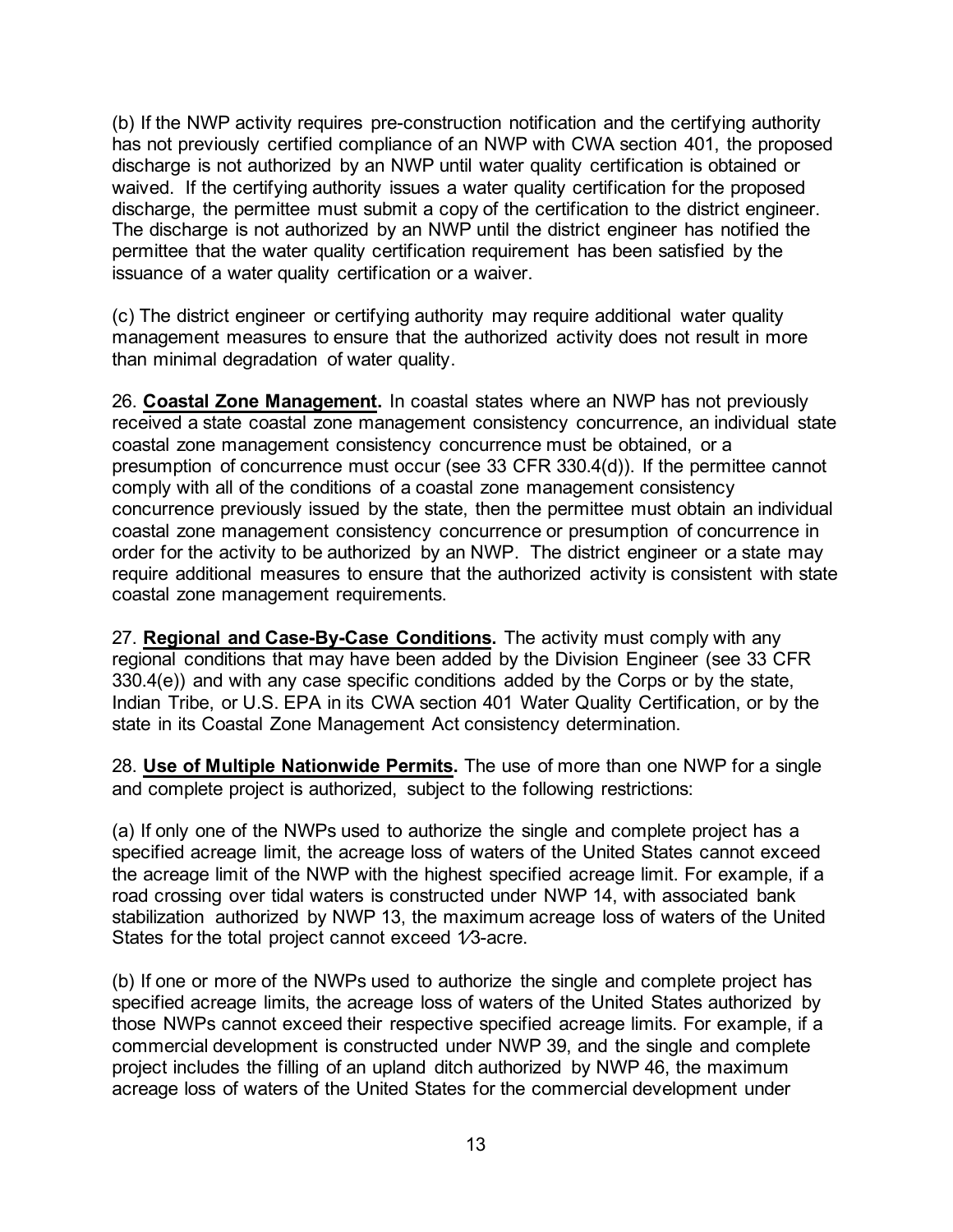NWP 39 cannot exceed 1/2-acre, and the total acreage loss of waters of United States due to the NWP 39 and 46 activities cannot exceed 1 acre.

29. **Transfer of Nationwide Permit Verifications.** If the permittee sells the property associated with a nationwide permit verification, the permittee may transfer the nationwide permit verification to the new owner by submitting a letter to the appropriate Corps district office to validate the transfer. A copy of the nationwide permit verification must be attached to the letter, and the letter must contain the following statement and signature:

"When the structures or work authorized by this nationwide permit are still in existence at the time the property is transferred, the terms and conditions of this nationwide permit, including any special conditions, will continue to be binding on the new owner(s) of the property. To validate the transfer of this nationwide permit and the associated liabilities associated with compliance with its terms and conditions, have the transferee sign and date below."

\_\_\_\_\_\_\_\_\_\_\_\_\_\_\_\_\_\_\_\_\_\_\_\_\_\_\_\_\_\_\_\_\_\_\_\_\_\_\_\_\_\_\_\_\_ (Transferee)

\_\_\_\_\_\_\_\_\_\_\_\_\_\_\_\_\_\_\_\_\_\_\_\_\_\_\_\_\_\_\_\_\_\_\_\_\_\_\_\_\_\_\_\_\_ (Date)

30. **Compliance Certification.** Each permittee who receives an NWP verification letter from the Corps must provide a signed certification documenting completion of the authorized activity and implementation of any required compensatory mitigation. The success of any required permittee-responsible mitigation, including the achievement of ecological performance standards, will be addressed separately by the district engineer. The Corps will provide the permittee the certification document with the NWP verification letter. The certification document will include:

(a) A statement that the authorized activity was done in accordance with the NWP authorization, including any general, regional, or activity-specific conditions;

(b) A statement that the implementation of any required compensatory mitigation was completed in accordance with the permit conditions. If credits from a mitigation bank or in-lieu fee program are used to satisfy the compensatory mitigation requirements, the certification must include the documentation required by 33 CFR 332.3(l)(3) to confirm that the permittee secured the appropriate number and resource type of credits; and

(c) The signature of the permittee certifying the completion of the activity and mitigation.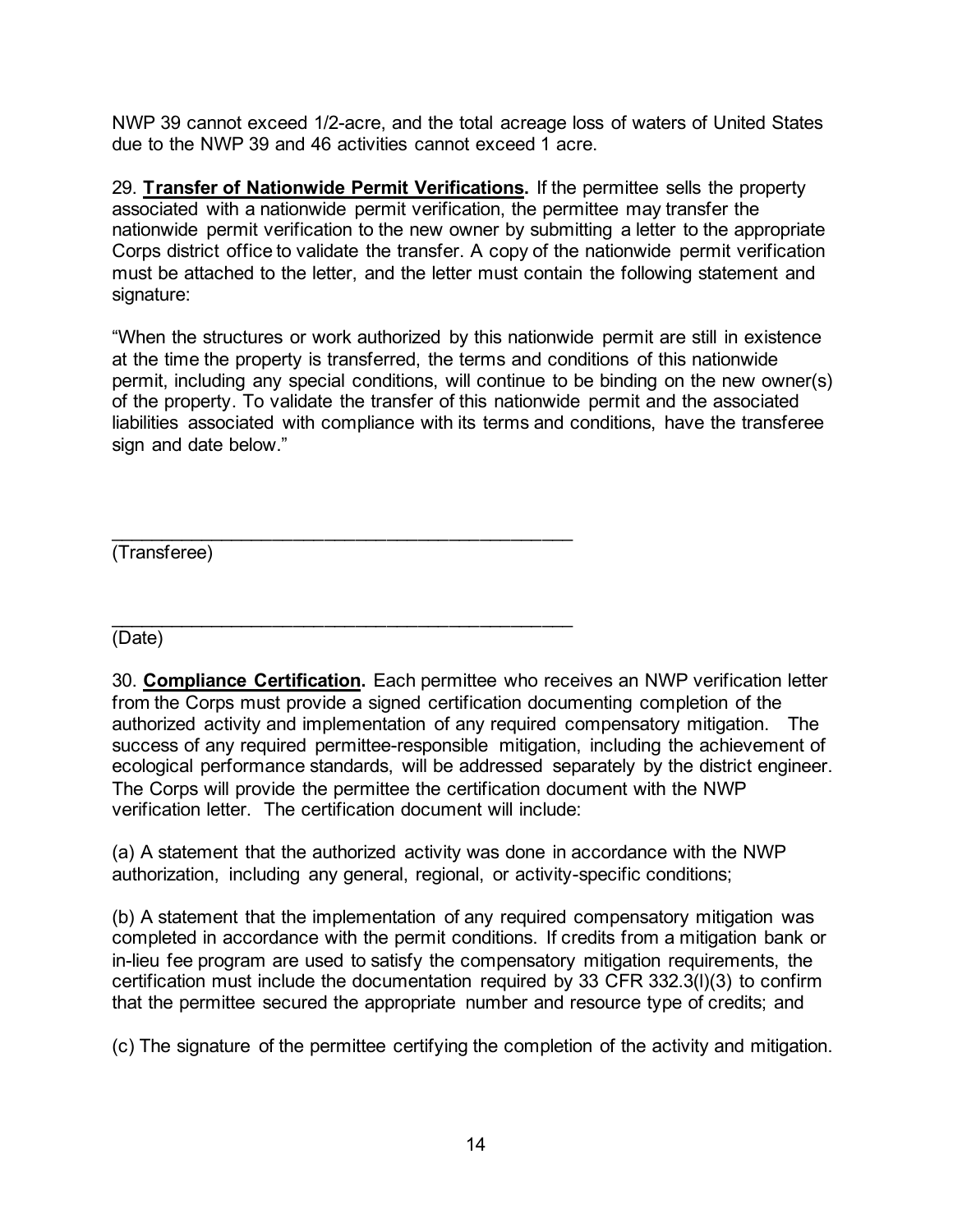The completed certification document must be submitted to the district engineer within 30 days of completion of the authorized activity or the implementation of any required compensatory mitigation, whichever occurs later.

31. **Activities Affecting Structures or Works Built by the United States.** If an NWP activity also requires review by, or permission from, the Corps pursuant to 33 U.S.C. 408 because it will alter or temporarily or permanently occupy or use a U.S. Army Corps of Engineers (USACE) federally authorized Civil Works project (a "USACE project"), the prospective permittee must submit a pre-construction notification. See paragraph (b)(10) of general condition 32. An activity that requires section 408 permission and/or review is not authorized by an NWP until the appropriate Corps office issues the section 408 permission or completes its review to alter, occupy, or use the USACE project, and the district engineer issues a written NWP verification.

32. **Pre-Construction Notification.** (a) *Timing*. Where required by the terms of the NWP, the prospective permittee must notify the district engineer by submitting a preconstruction notification (PCN) as early as possible. The district engineer must determine if the PCN is complete within 30 calendar days of the date of receipt and, if the PCN is determined to be incomplete, notify the prospective permittee within that 30 day period to request the additional information necessary to make the PCN complete. The request must specify the information needed to make the PCN complete. As a general rule, district engineers will request additional information necessary to make the PCN complete only once. However, if the prospective permittee does not provide all of the requested information, then the district engineer will notify the prospective permittee that the PCN is still incomplete and the PCN review process will not commence until all of the requested information has been received by the district engineer. The prospective permittee shall not begin the activity until either:

(1) He or she is notified in writing by the district engineer that the activity may proceed under the NWP with any special conditions imposed by the district or division engineer; or

(2) 45 calendar days have passed from the district engineer's receipt of the complete PCN and the prospective permittee has not received written notice from the district or division engineer. However, if the permittee was required to notify the Corps pursuant to general condition 18 that listed species or critical habitat might be affected or are in the vicinity of the activity, or to notify the Corps pursuant to general condition 20 that the activity might have the potential to cause effects to historic properties, the permittee cannot begin the activity until receiving written notification from the Corps that there is "no effect" on listed species or "no potential to cause effects" on historic properties, or that any consultation required under Section 7 of the Endangered Species Act (see 33 CFR 330.4(f)) and/or section 106 of the National Historic Preservation Act (see 33 CFR 330.4(g)) has been completed. If the proposed activity requires a written waiver to exceed specified limits of an NWP, the permittee may not begin the activity until the district engineer issues the waiver. If the district or division engineer notifies the permittee in writing that an individual permit is required within 45 calendar days of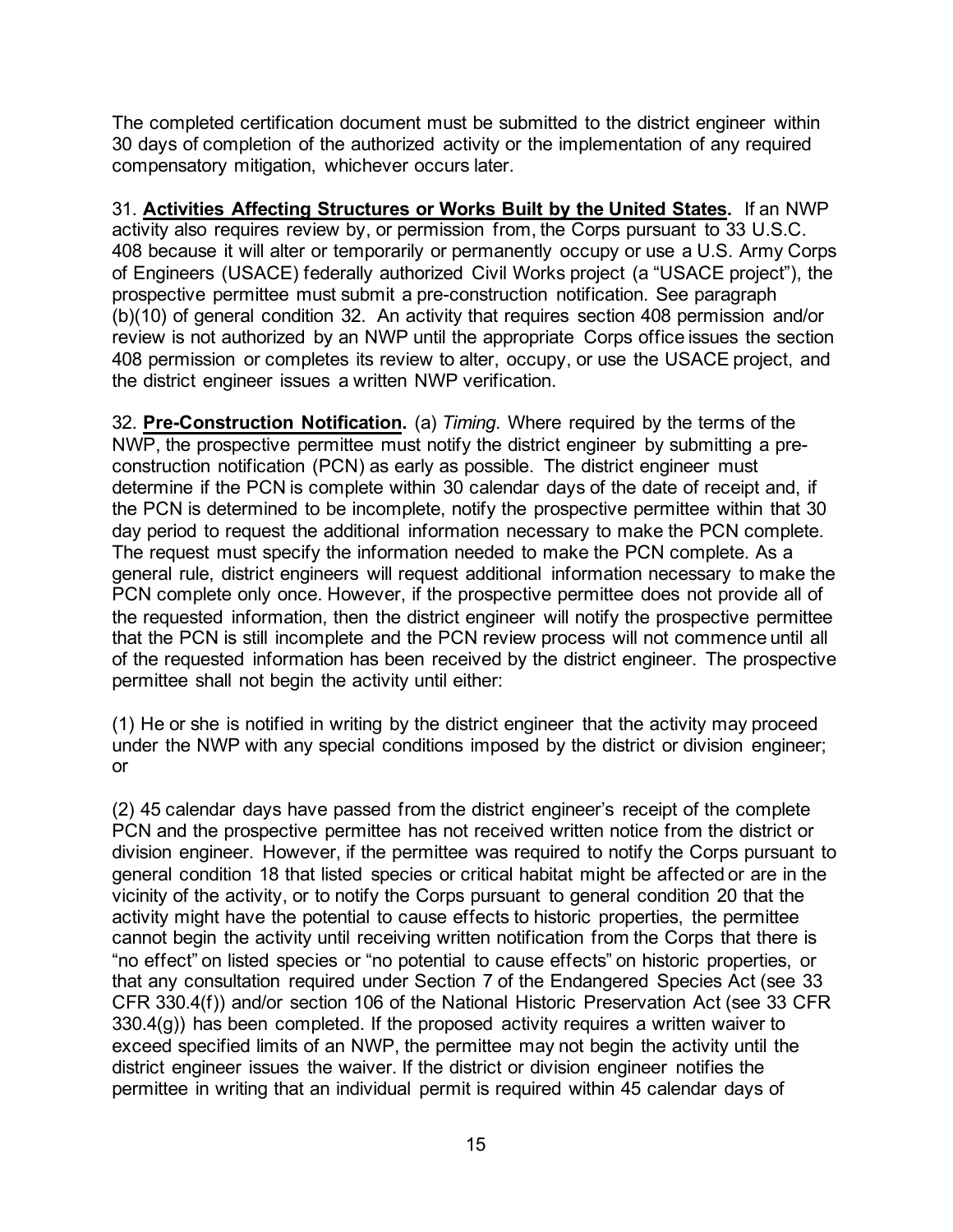receipt of a complete PCN, the permittee cannot begin the activity until an individual permit has been obtained. Subsequently, the permittee's right to proceed under the NWP may be modified, suspended, or revoked only in accordance with the procedure set forth in 33 CFR 330.5(d)(2).

(b) *Contents of Pre-Construction Notification*: The PCN must be in writing and include the following information:

(1) Name, address and telephone numbers of the prospective permittee;

(2) Location of the proposed activity;

(3) Identify the specific NWP or NWP(s) the prospective permittee wants to use to authorize the proposed activity;

(4) (i) A description of the proposed activity; the activity's purpose; direct and indirect adverse environmental effects the activity would cause, including the anticipated amount of loss of wetlands, other special aquatic sites, and other waters expected to result from the NWP activity, in acres, linear feet, or other appropriate unit of measure; a description of any proposed mitigation measures intended to reduce the adverse environmental effects caused by the proposed activity; and any other NWP(s), regional general permit(s), or individual permit(s) used or intended to be used to authorize any part of the proposed project or any related activity, including other separate and distant crossings for linear projects that require Department of the Army authorization but do not require pre-construction notification. The description of the proposed activity and any proposed mitigation measures should be sufficiently detailed to allow the district engineer to determine that the adverse environmental effects of the activity will be no more than minimal and to determine the need for compensatory mitigation or other mitigation measures.

(ii) For linear projects where one or more single and complete crossings require preconstruction notification, the PCN must include the quantity of anticipated losses of wetlands, other special aquatic sites, and other waters for each single and complete crossing of those wetlands, other special aquatic sites, and other waters (including those single and complete crossings authorized by an NWP but do not require PCNs). This information will be used by the district engineer to evaluate the cumulative adverse environmental effects of the proposed linear project, and does not change those non-PCN NWP activities into NWP PCNs.

(iii) Sketches should be provided when necessary to show that the activity complies with the terms of the NWP. (Sketches usually clarify the activity and when provided results in a quicker decision. Sketches should contain sufficient detail to provide an illustrative description of the proposed activity (e.g., a conceptual plan), but do not need to be detailed engineering plans);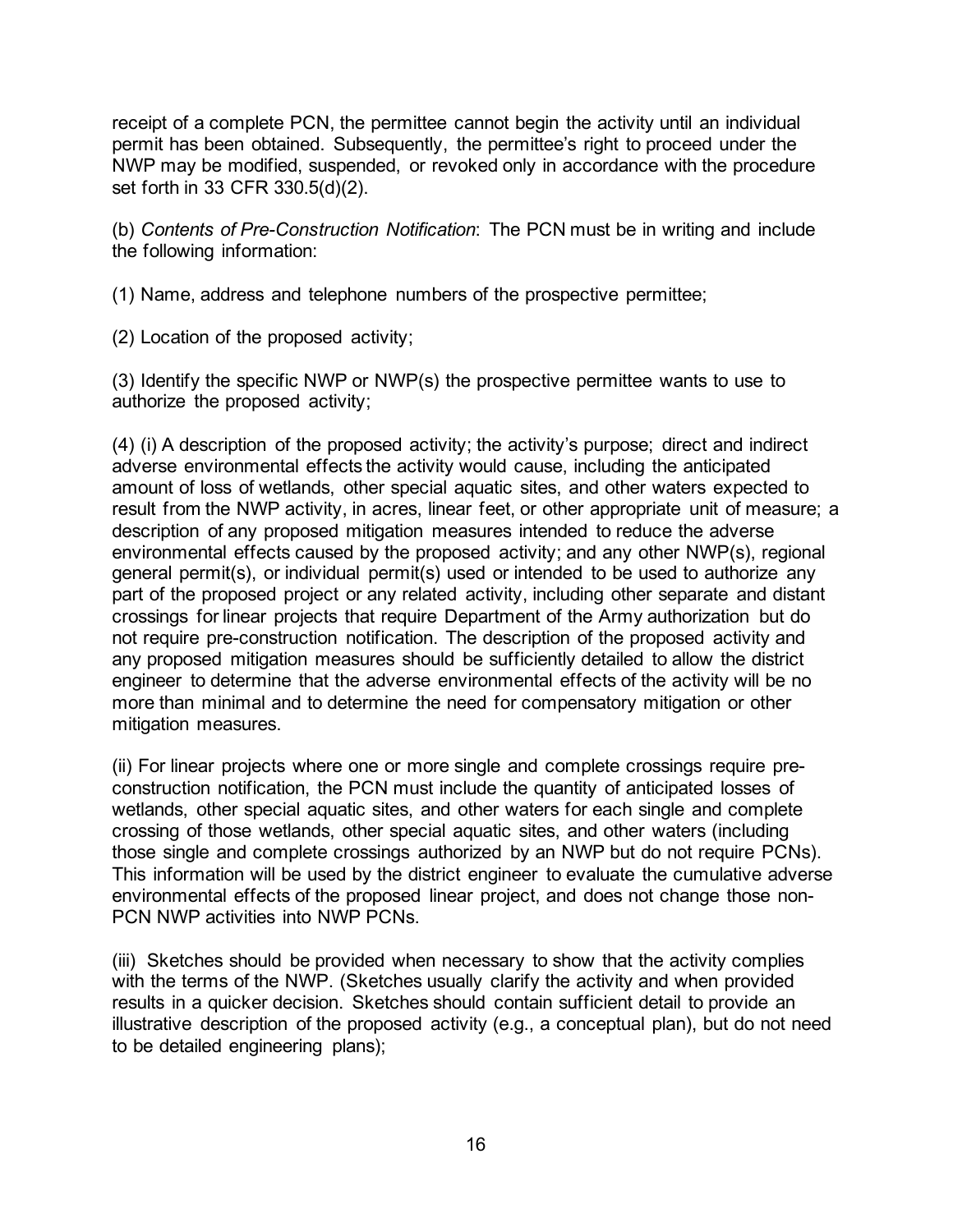(5) The PCN must include a delineation of wetlands, other special aquatic sites, and other waters, such as lakes and ponds, and perennial and intermittent streams, on the project site. Wetland delineations must be prepared in accordance with the current method required by the Corps. The permittee may ask the Corps to delineate the special aquatic sites and other waters on the project site, but there may be a delay if the Corps does the delineation, especially if the project site is large or contains many wetlands, other special aquatic sites, and other waters. Furthermore, the 45-day period will not start until the delineation has been submitted to or completed by the Corps, as appropriate;

(6) If the proposed activity will result in the loss of greater than 1/10-acre of wetlands or 3/100-acre of stream bed and a PCN is required, the prospective permittee must submit a statement describing how the mitigation requirement will be satisfied, or explaining why the adverse environmental effects are no more than minimal and why compensatory mitigation should not be required. As an alternative, the prospective permittee may submit a conceptual or detailed mitigation plan.

(7) For non-federal permittees, if any listed species (or species proposed for listing) or designated critical habitat (or critical habitat proposed for such designation) might be affected or is in the vicinity of the activity, or if the activity is located in designated critical habitat (or critical habitat proposed for such designation), the PCN must include the name(s) of those endangered or threatened species (or species proposed for listing) that might be affected by the proposed activity or utilize the designated critical habitat (or critical habitat proposed for such designation) that might be affected by the proposed activity. For NWP activities that require pre-construction notification, Federal permittees must provide documentation demonstrating compliance with the Endangered Species Act;

(8) For non-federal permittees, if the NWP activity might have the potential to cause effects to a historic property listed on, determined to be eligible for listing on, or potentially eligible for listing on, the National Register of Historic Places, the PCN must state which historic property might have the potential to be affected by the proposed activity or include a vicinity map indicating the location of the historic property. For NWP activities that require pre-construction notification, Federal permittees must provide documentation demonstrating compliance with section 106 of the National Historic Preservation Act;

(9) For an activity that will occur in a component of the National Wild and Scenic River System, or in a river officially designated by Congress as a "study river" for possible inclusion in the system while the river is in an official study status, the PCN must identify the Wild and Scenic River or the "study river" (see general condition 16); and

(10) For an NWP activity that requires permission from, or review by, the Corps pursuant to 33 U.S.C. 408 because it will alter or temporarily or permanently occupy or use a U.S. Army Corps of Engineers federally authorized civil works project, the preconstruction notification must include a statement confirming that the project proponent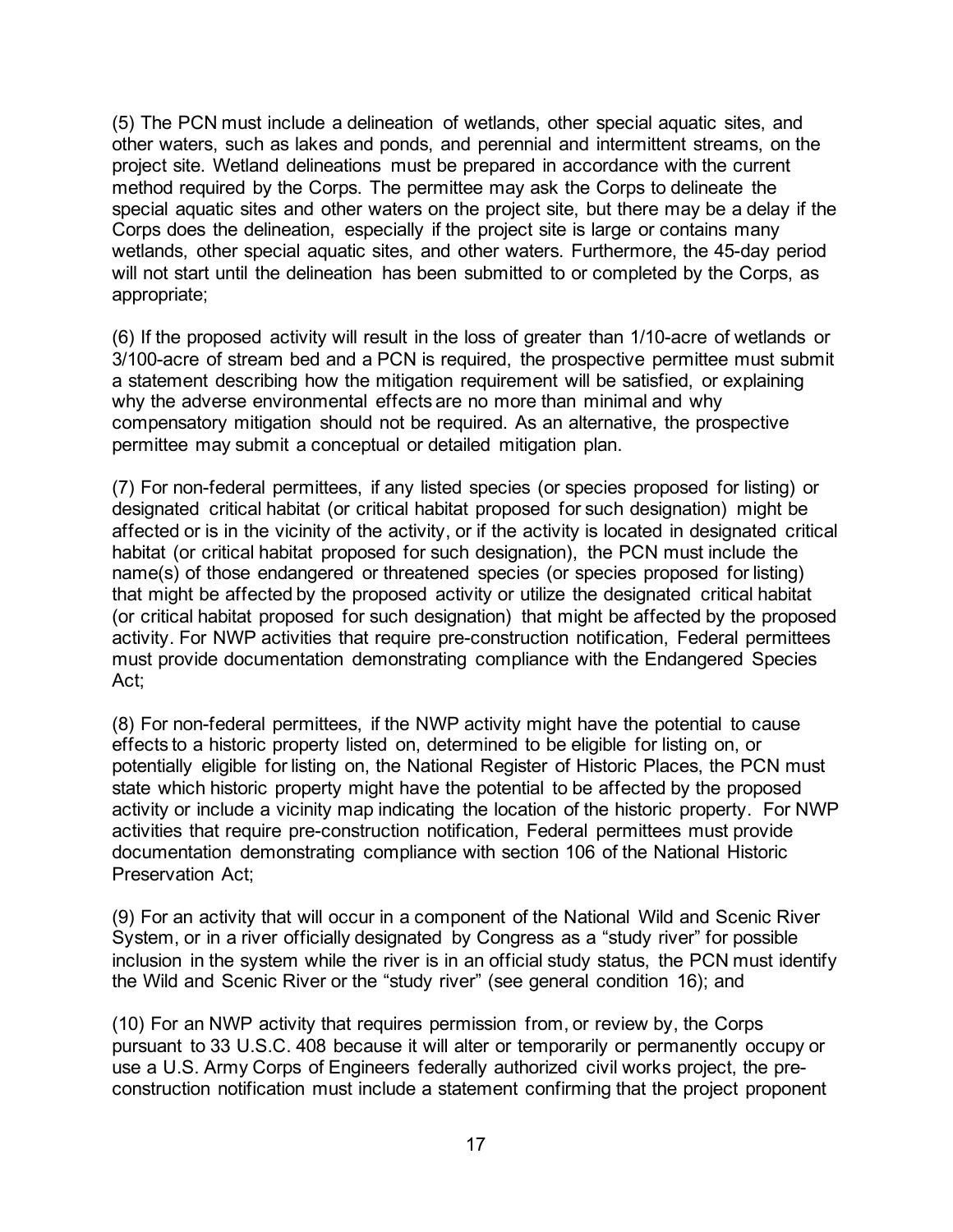has submitted a written request for section 408 permission from, or review by, the Corps office having jurisdiction over that USACE project.

(c) *Form of Pre-Construction Notification*: The nationwide permit pre-construction notification form (Form ENG 6082) should be used for NWP PCNs. A letter containing the required information may also be used. Applicants may provide electronic files of PCNs and supporting materials if the district engineer has established tools and procedures for electronic submittals.

(d) *Agency Coordination*: (1) The district engineer will consider any comments from Federal and state agencies concerning the proposed activity's compliance with the terms and conditions of the NWPs and the need for mitigation to reduce the activity's adverse environmental effects so that they are no more than minimal.

(2) Agency coordination is required for: (i) all NWP activities that require preconstruction notification and result in the loss of greater than 1/2-acre of waters of the United States; (ii) NWP 13 activities in excess of 500 linear feet, fills greater than one cubic yard per running foot, or involve discharges of dredged or fill material into special aquatic sites; and (iii) NWP 54 activities in excess of 500 linear feet, or that extend into the waterbody more than 30 feet from the mean low water line in tidal waters or the ordinary high water mark in the Great Lakes.

(3) When agency coordination is required, the district engineer will immediately provide (e.g., via e-mail, facsimile transmission, overnight mail, or other expeditious manner) a copy of the complete PCN to the appropriate Federal or state offices (FWS, state natural resource or water quality agency, EPA, and, if appropriate, the NMFS). With the exception of NWP 37, these agencies will have 10 calendar days from the date the material is transmitted to notify the district engineer via telephone, facsimile transmission, or e-mail that they intend to provide substantive, site-specific comments. The comments must explain why the agency believes the adverse environmental effects will be more than minimal. If so contacted by an agency, the district engineer will wait an additional 15 calendar days before making a decision on the pre-construction notification. The district engineer will fully consider agency comments received within the specified time frame concerning the proposed activity's compliance with the terms and conditions of the NWPs, including the need for mitigation to ensure that the net adverse environmental effects of the proposed activity are no more than minimal. The district engineer will provide no response to the resource agency, except as provided below. The district engineer will indicate in the administrative record associated with each pre-construction notification that the resource agencies' concerns were considered. For NWP 37, the emergency watershed protection and rehabilitation activity may proceed immediately in cases where there is an unacceptable hazard to life or a significant loss of property or economic hardship will occur. The district engineer will consider any comments received to decide whether the NWP 37 authorization should be modified, suspended, or revoked in accordance with the procedures at 33 CFR 330.5.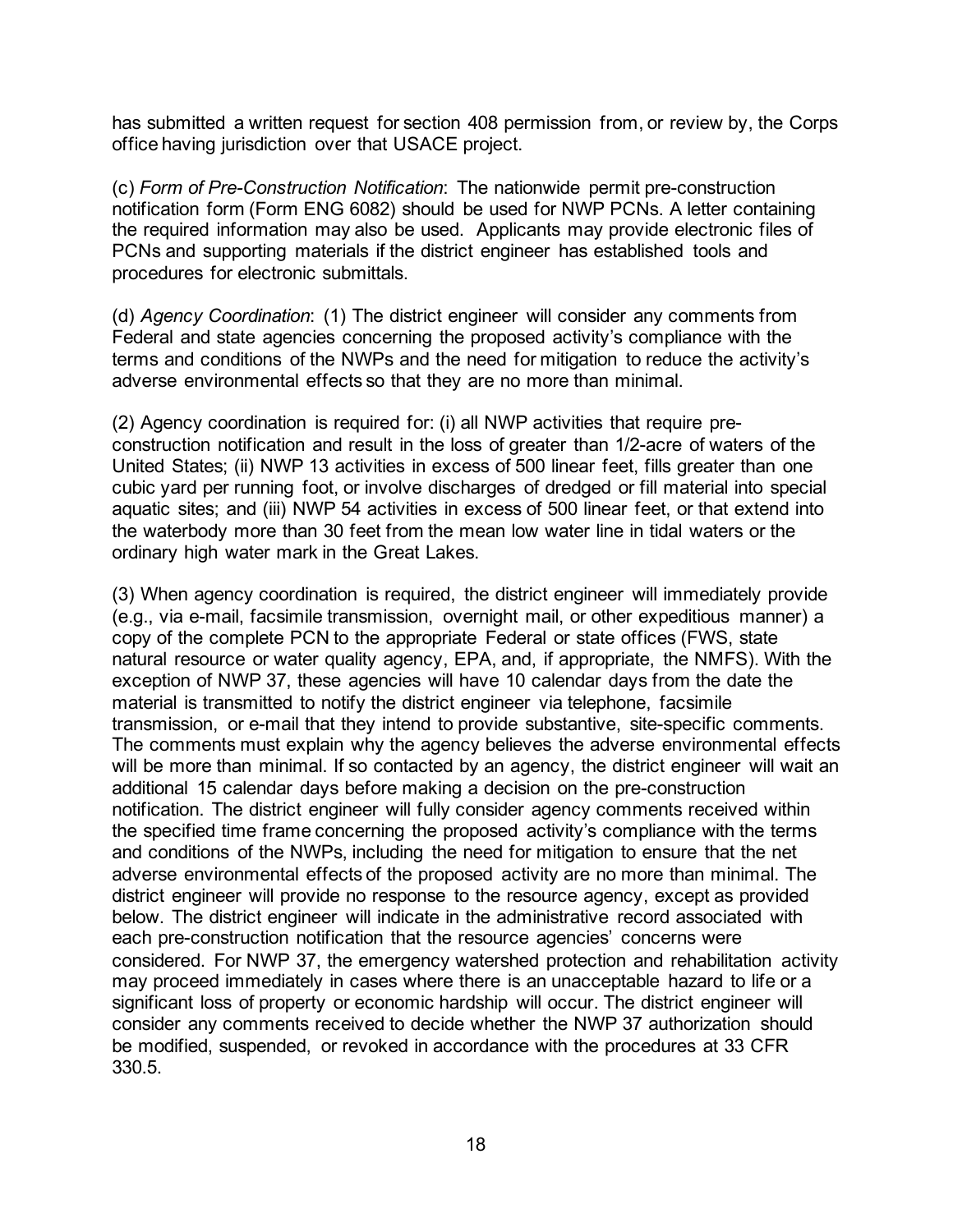(4) In cases of where the prospective permittee is not a Federal agency, the district engineer will provide a response to NMFS within 30 calendar days of receipt of any Essential Fish Habitat conservation recommendations, as required by section 305(b)(4)(B) of the Magnuson-Stevens Fishery Conservation and Management Act.

(5) Applicants are encouraged to provide the Corps with either electronic files or multiple copies of pre-construction notifications to expedite agency coordination.

# **2021 District Engineer's Decision**

1. In reviewing the PCN for the proposed activity, the district engineer will determine whether the activity authorized by the NWP will result in more than minimal individual or cumulative adverse environmental effects or may be contrary to the public interest. If a project proponent requests authorization by a specific NWP, the district engineer should issue the NWP verification for that activity if it meets the terms and conditions of that NWP, unless he or she determines, after considering mitigation, that the proposed activity will result in more than minimal individual and cumulative adverse effects on the aquatic environment and other aspects of the public interest and exercises discretionary authority to require an individual permit for the proposed activity. For a linear project, this determination will include an evaluation of the single and complete crossings of waters of the United States that require PCNs to determine whether they individually satisfy the terms and conditions of the NWP(s), as well as the cumulative effects caused by all of the crossings of waters of the United States authorized by an NWP. If an applicant requests a waiver of an applicable limit, as provided for in NWPs 13, 36, or 54, the district engineer will only grant the waiver upon a written determination that the NWP activity will result in only minimal individual and cumulative adverse environmental effects.

2. When making minimal adverse environmental effects determinations the district engineer will consider the direct and indirect effects caused by the NWP activity. He or she will also consider the cumulative adverse environmental effects caused by activities authorized by an NWP and whether those cumulative adverse environmental effects are no more than minimal. The district engineer will also consider site specific factors, such as the environmental setting in the vicinity of the NWP activity, the type of resource that will be affected by the NWP activity, the functions provided by the aquatic resources that will be affected by the NWP activity, the degree or magnitude to which the aquatic resources perform those functions, the extent that aquatic resource functions will be lost as a result of the NWP activity (e.g., partial or complete loss), the duration of the adverse effects (temporary or permanent), the importance of the aquatic resource functions to the region (e.g., watershed or ecoregion), and mitigation required by the district engineer. If an appropriate functional or condition assessment method is available and practicable to use, that assessment method may be used by the district engineer to assist in the minimal adverse environmental effects determination. The district engineer may add case-specific special conditions to the NWP authorization to address site-specific environmental concerns.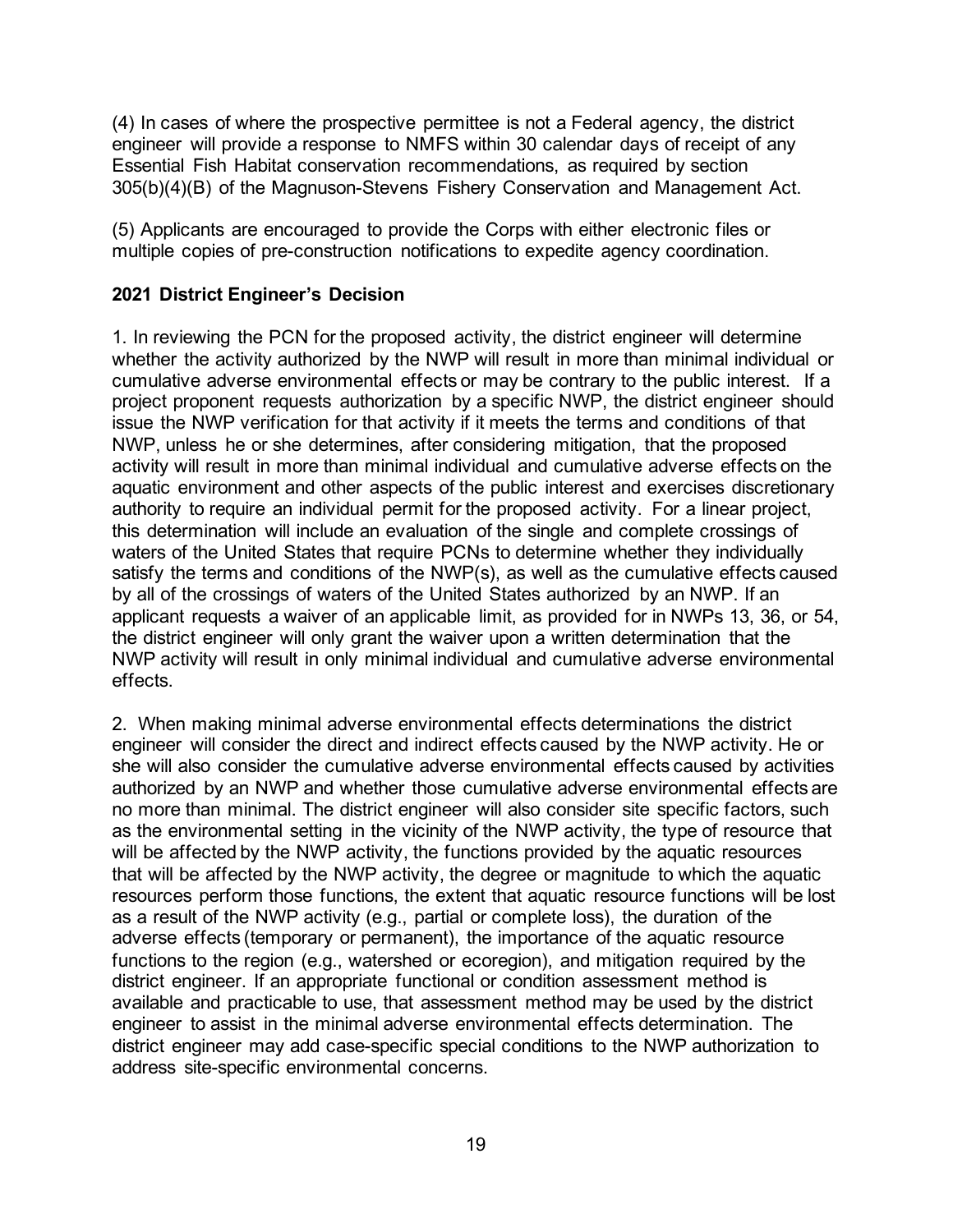3. If the proposed activity requires a PCN and will result in a loss of greater than 1/10 acre of wetlands or 3/100-acre of stream bed, the prospective permittee should submit a mitigation proposal with the PCN. Applicants may also propose compensatory mitigation for NWP activities with smaller impacts, or for impacts to other types of waters. The district engineer will consider any proposed compensatory mitigation or other mitigation measures the applicant has included in the proposal in determining whether the net adverse environmental effects of the proposed activity are no more than minimal. The compensatory mitigation proposal may be either conceptual or detailed. If the district engineer determines that the activity complies with the terms and conditions of the NWP and that the adverse environmental effects are no more than minimal, after considering mitigation, the district engineer will notify the permittee and include any activity-specific conditions in the NWP verification the district engineer deems necessary. Conditions for compensatory mitigation requirements must comply with the appropriate provisions at 33 CFR 332.3(k). The district engineer must approve the final mitigation plan before the permittee commences work in waters of the United States, unless the district engineer determines that prior approval of the final mitigation plan is not practicable or not necessary to ensure timely completion of the required compensatory mitigation. If the prospective permittee elects to submit a compensatory mitigation plan with the PCN, the district engineer will expeditiously review the proposed compensatory mitigation plan. The district engineer must review the proposed compensatory mitigation plan within 45 calendar days of receiving a complete PCN and determine whether the proposed mitigation would ensure that the NWP activity results in no more than minimal adverse environmental effects. If the net adverse environmental effects of the NWP activity (after consideration of the mitigation proposal) are determined by the district engineer to be no more than minimal, the district engineer will provide a timely written response to the applicant. The response will state that the NWP activity can proceed under the terms and conditions of the NWP, including any activity-specific conditions added to the NWP authorization by the district engineer.

4. If the district engineer determines that the adverse environmental effects of the proposed activity are more than minimal, then the district engineer will notify the applicant either: (a) that the activity does not qualify for authorization under the NWP and instruct the applicant on the procedures to seek authorization under an individual permit; (b) that the activity is authorized under the NWP subject to the applicant's submission of a mitigation plan that would reduce the adverse environmental effects so that they are no more than minimal; or (c) that the activity is authorized under the NWP with specific modifications or conditions. Where the district engineer determines that mitigation is required to ensure no more than minimal adverse environmental effects, the activity will be authorized within the 45-day PCN period (unless additional time is required to comply with general conditions 18, 20, and/or 31), with activity-specific conditions that state the mitigation requirements. The authorization will include the necessary conceptual or detailed mitigation plan or a requirement that the applicant submit a mitigation plan that would reduce the adverse environmental effects so that they are no more than minimal. When compensatory mitigation is required, no work in waters of the United States may occur until the district engineer has approved a specific mitigation plan or has determined that prior approval of a final mitigation plan is not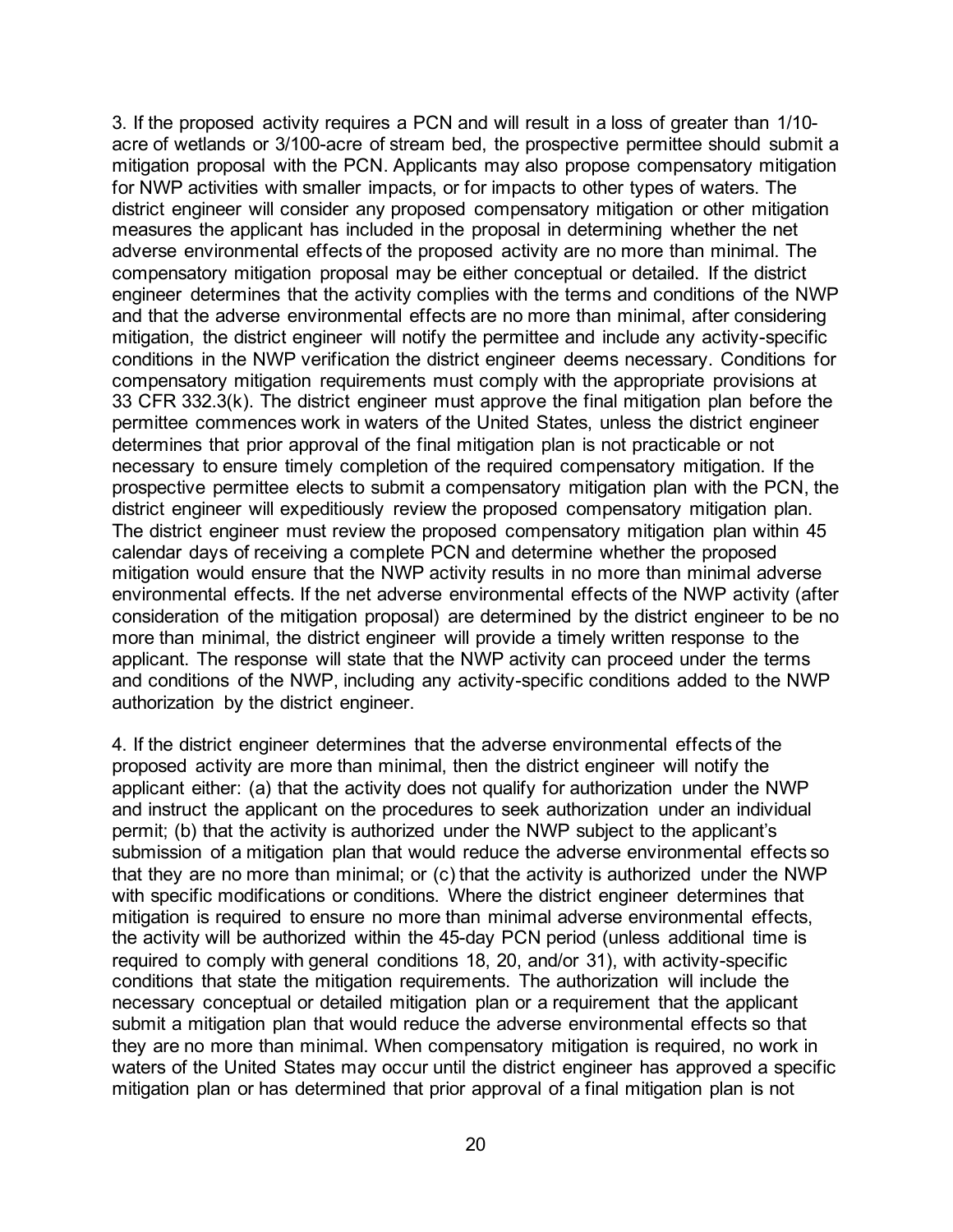practicable or not necessary to ensure timely completion of the required compensatory mitigation.

# **2021 Further Information**

1. District engineers have authority to determine if an activity complies with the terms and conditions of an NWP.

2. NWPs do not obviate the need to obtain other federal, state, or local permits, approvals, or authorizations required by law.

3. NWPs do not grant any property rights or exclusive privileges.

4. NWPs do not authorize any injury to the property or rights of others.

5. NWPs do not authorize interference with any existing or proposed Federal project (see general condition 31).

#### **2021 Nationwide Permit Definitions**

**Best management practices (BMPs):** Policies, practices, procedures, or structures implemented to mitigate the adverse environmental effects on surface water quality resulting from development. BMPs are categorized as structural or non-structural.

**Compensatory mitigation:** The restoration (re-establishment or rehabilitation), establishment (creation), enhancement, and/or in certain circumstances preservation of aquatic resources for the purposes of offsetting unavoidable adverse impacts which remain after all appropriate and practicable avoidance and minimization has been achieved.

**Currently serviceable:** Useable as is or with some maintenance, but not so degraded as to essentially require reconstruction.

**Direct effects:** Effects that are caused by the activity and occur at the same time and place.

**Discharge:** The term "discharge" means any discharge of dredged or fill material into waters of the United States

**Ecological reference:** A model used to plan and design an aquatic habitat and riparian area restoration, enhancement, or establishment activity under NWP 27. An ecological reference may be based on the structure, functions, and dynamics of an aquatic habitat type or a riparian area type that currently exists in the region where the proposed NWP 27 activity is located. Alternatively, an ecological reference may be based on a conceptual model for the aquatic habitat type or riparian area type to be restored, enhanced, or established as a result of the proposed NWP 27 activity. An ecological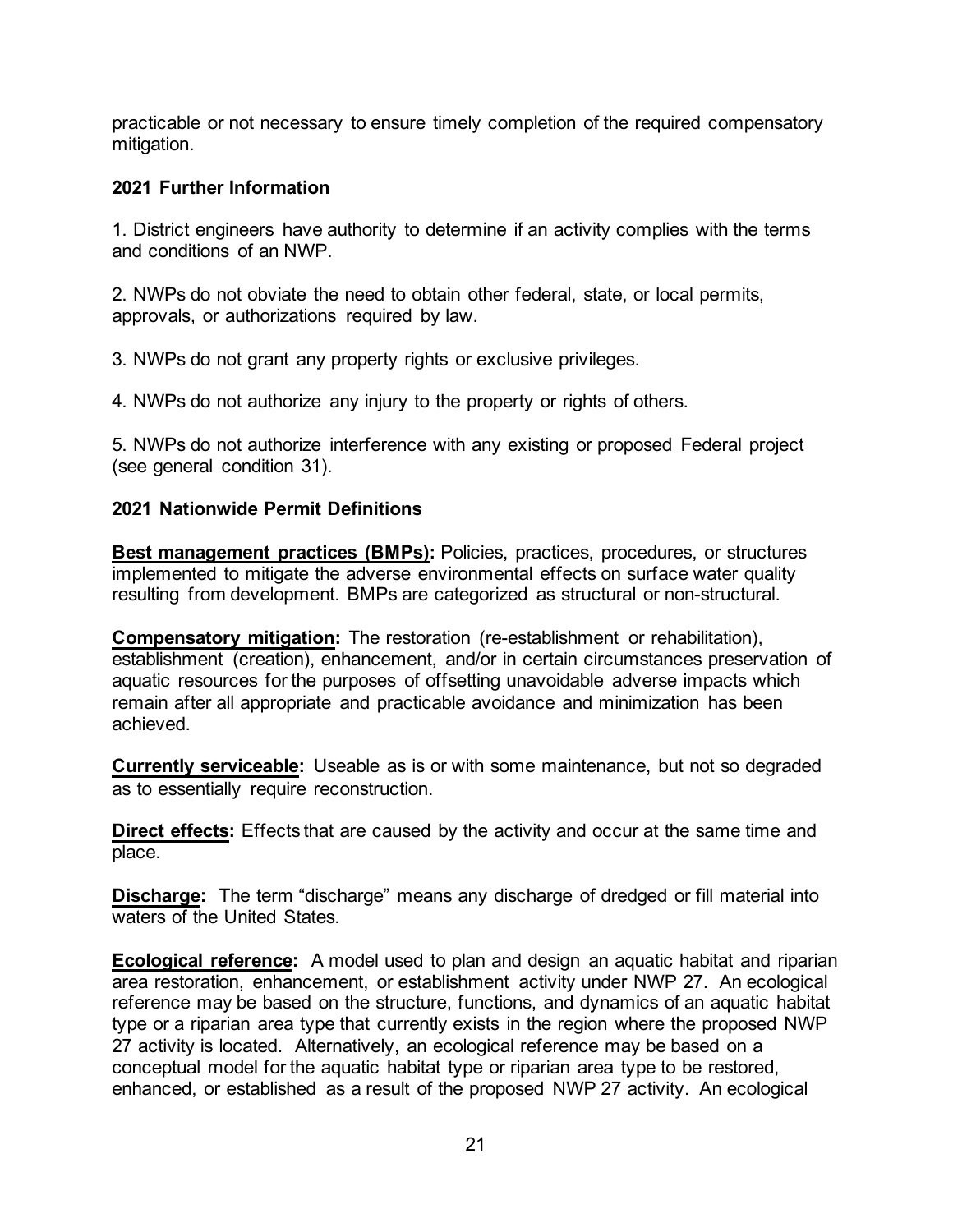reference takes into account the range of variation of the aquatic habitat type or riparian area type in the region.

**Enhancement:** The manipulation of the physical, chemical, or biological characteristics of an aquatic resource to heighten, intensify, or improve a specific aquatic resource function(s). Enhancement results in the gain of selected aquatic resource function(s), but may also lead to a decline in other aquatic resource function(s). Enhancement does not result in a gain in aquatic resource area.

**Establishment (creation):** The manipulation of the physical, chemical, or biological characteristics present to develop an aquatic resource that did not previously exist at an upland site. Establishment results in a gain in aquatic resource area.

**High Tide Line:** The line of intersection of the land with the water's surface at the maximum height reached by a rising tide. The high tide line may be determined, in the absence of actual data, by a line of oil or scum along shore objects, a more or less continuous deposit of fine shell or debris on the foreshore or berm, other physical markings or characteristics, vegetation lines, tidal gages, or other suitable means that delineate the general height reached by a rising tide. The line encompasses spring high tides and other high tides that occur with periodic frequency but does not include storm surges in which there is a departure from the normal or predicted reach of the tide due to the piling up of water against a coast by strong winds such as those accompanying a hurricane or other intense storm.

**Historic Property:** Any prehistoric or historic district, site (including archaeological site), building, structure, or other object included in, or eligible for inclusion in, the National Register of Historic Places maintained by the Secretary of the Interior. This term includes artifacts, records, and remains that are related to and located within such properties. The term includes properties of traditional religious and cultural importance to an Indian tribe or Native Hawaiian organization and that meet the National Register criteria (36 CFR part 60).

**Independent utility:** A test to determine what constitutes a single and complete nonlinear project in the Corps Regulatory Program. A project is considered to have independent utility if it would be constructed absent the construction of other projects in the project area. Portions of a multi-phase project that depend upon other phases of the project do not have independent utility. Phases of a project that would be constructed even if the other phases were not built can be considered as separate single and complete projects with independent utility.

**Indirect effects:** Effects that are caused by the activity and are later in time or farther removed in distance, but are still reasonably foreseeable.

**Loss of waters of the United States:** Waters of the United States that are permanently adversely affected by filling, flooding, excavation, or drainage because of the regulated activity. The loss of stream bed includes the acres of stream bed that are permanently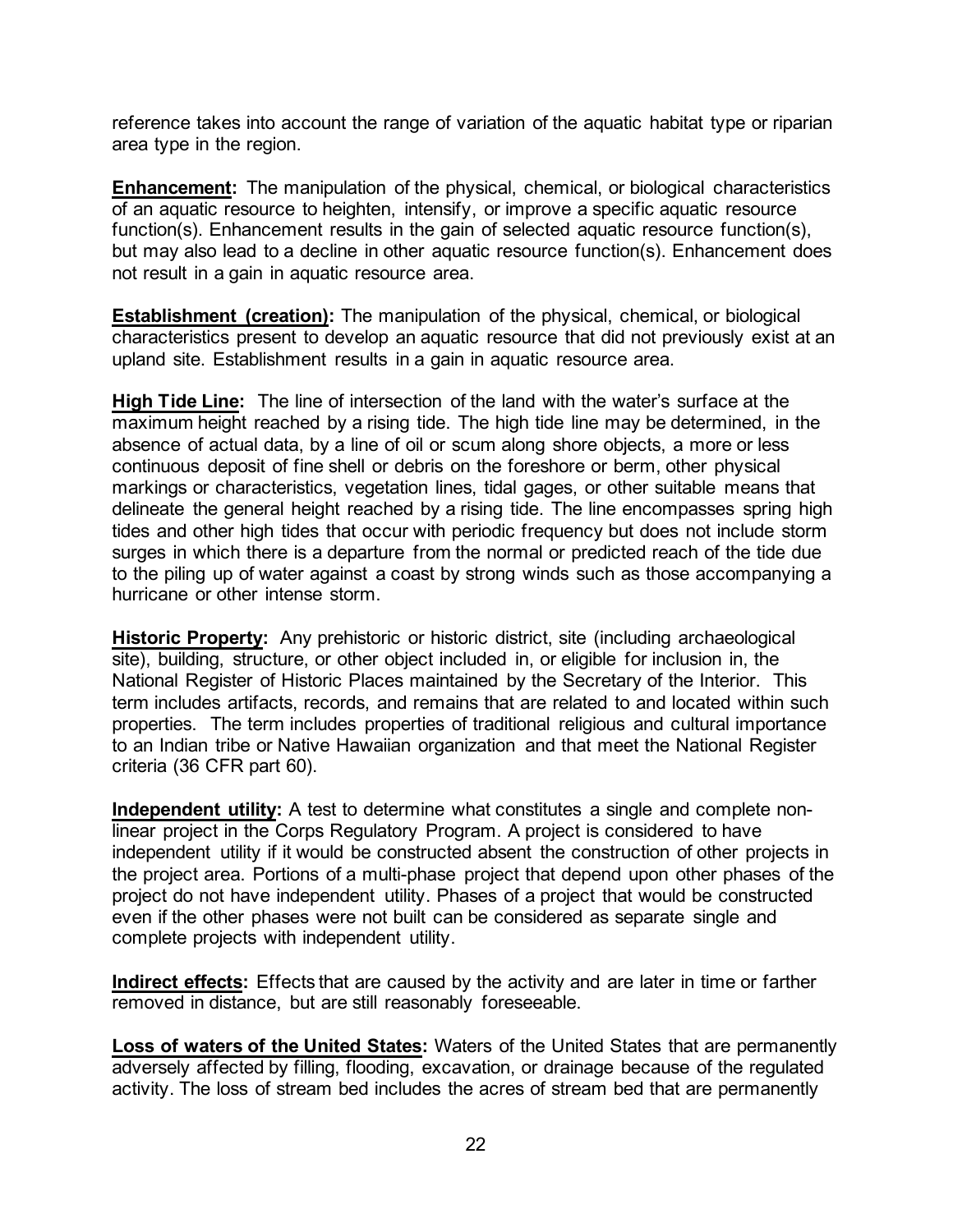adversely affected by filling or excavation because of the regulated activity. Permanent adverse effects include permanent discharges of dredged or fill material that change an aquatic area to dry land, increase the bottom elevation of a waterbody, or change the use of a waterbody. The acreage of loss of waters of the United States is a threshold measurement of the impact to jurisdictional waters or wetlands for determining whether a project may qualify for an NWP; it is not a net threshold that is calculated after considering compensatory mitigation that may be used to offset losses of aquatic functions and services. Waters of the United States temporarily filled, flooded, excavated, or drained, but restored to pre-construction contours and elevations after construction, are not included in the measurement of loss of waters of the United States. Impacts resulting from activities that do not require Department of the Army authorization, such as activities eligible for exemptions under section 404(f) of the Clean Water Act, are not considered when calculating the loss of waters of the United States.

**Navigable waters:** Waters subject to section 10 of the Rivers and Harbors Act of 1899. These waters are defined at 33 CFR part 329.

**Non-tidal wetland:** A non-tidal wetland is a wetland that is not subject to the ebb and flow of tidal waters. Non-tidal wetlands contiguous to tidal waters are located landward of the high tide line (i.e., spring high tide line).

**Open water:** For purposes of the NWPs, an open water is any area that in a year with normal patterns of precipitation has water flowing or standing above ground to the extent that an ordinary high water mark can be determined. Aquatic vegetation within the area of flowing or standing water is either non-emergent, sparse, or absent. Vegetated shallows are considered to be open waters. Examples of "open waters" include rivers, streams, lakes, and ponds.

**Ordinary High Water Mark:** The term ordinary high water mark means that line on the shore established by the fluctuations of water and indicated by physical characteristics such as a clear, natural line impressed on the bank, shelving, changes in the character of soil, destruction of terrestrial vegetation, the presence of litter and debris, or other appropriate means that consider the characteristics of the surrounding areas.

**Perennial stream:** A perennial stream has surface water flowing continuously yearround during a typical year.

**Practicable:** Available and capable of being done after taking into consideration cost, existing technology, and logistics in light of overall project purposes.

**Pre-construction notification:** A request submitted by the project proponent to the Corps for confirmation that a particular activity is authorized by nationwide permit. The request may be a permit application, letter, or similar document that includes information about the proposed work and its anticipated environmental effects. Preconstruction notification may be required by the terms and conditions of a nationwide permit, or by regional conditions. A pre-construction notification may be voluntarily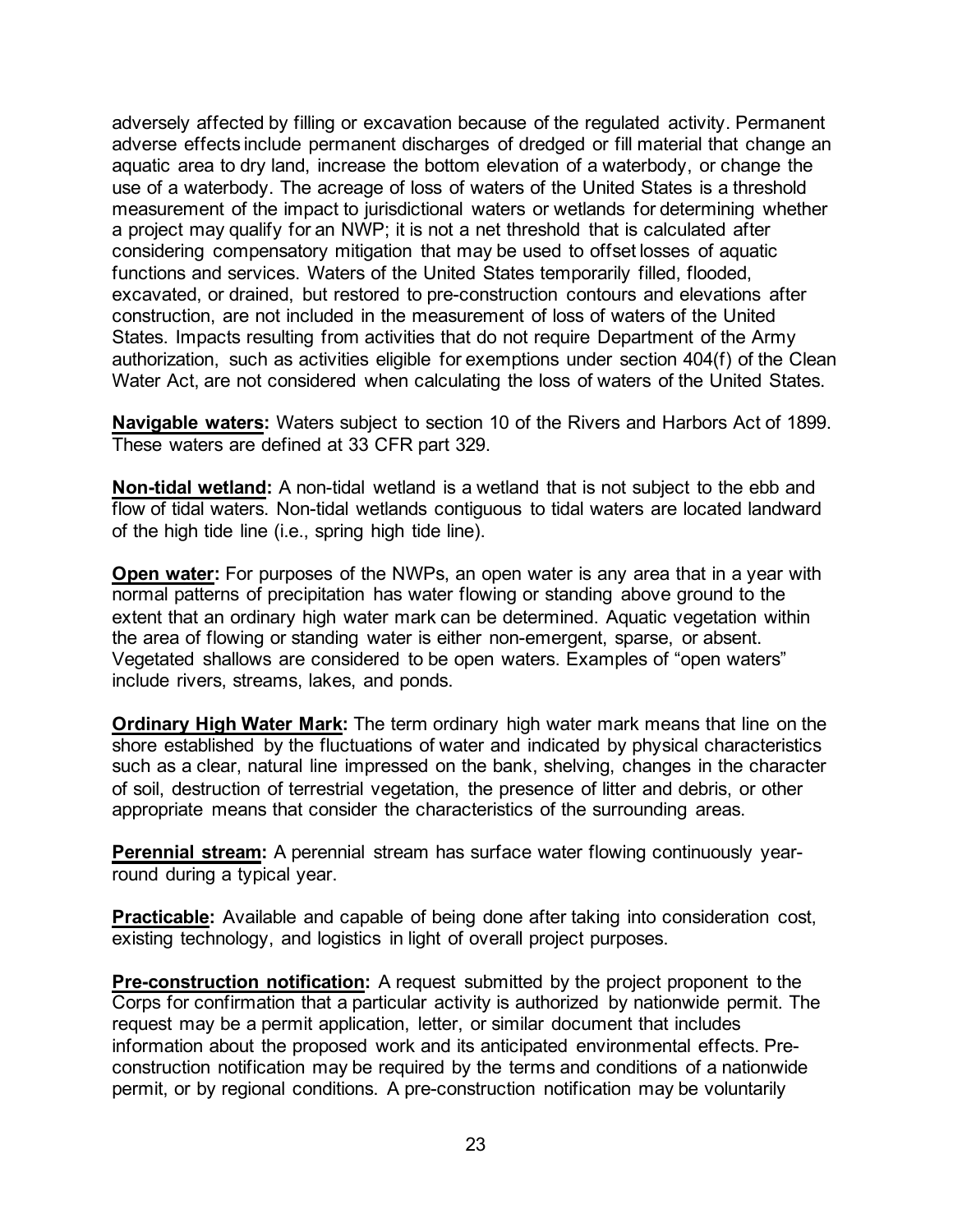submitted in cases where pre-construction notification is not required and the project proponent wants confirmation that the activity is authorized by nationwide permit.

**Preservation:** The removal of a threat to, or preventing the decline of, aquatic resources by an action in or near those aquatic resources. This term includes activities commonly associated with the protection and maintenance of aquatic resources through the implementation of appropriate legal and physical mechanisms. Preservation does not result in a gain of aquatic resource area or functions.

**Re-establishment:** The manipulation of the physical, chemical, or biological characteristics of a site with the goal of returning natural/historic functions to a former aquatic resource. Re-establishment results in rebuilding a former aquatic resource and results in a gain in aquatic resource area and functions.

**Rehabilitation:** The manipulation of the physical, chemical, or biological characteristics of a site with the goal of repairing natural/historic functions to a degraded aquatic resource. Rehabilitation results in a gain in aquatic resource function, but does not result in a gain in aquatic resource area.

**Restoration:** The manipulation of the physical, chemical, or biological characteristics of a site with the goal of returning natural/historic functions to a former or degraded aquatic resource. For the purpose of tracking net gains in aquatic resource area, restoration is divided into two categories: re-establishment and rehabilitation.

**Riffle and pool complex:** Riffle and pool complexes are special aquatic sites under the 404(b)(1) Guidelines. Riffle and pool complexes sometimes characterize steep gradient sections of streams. Such stream sections are recognizable by their hydraulic characteristics. The rapid movement of water over a course substrate in riffles results in a rough flow, a turbulent surface, and high dissolved oxygen levels in the water. Pools are deeper areas associated with riffles. A slower stream velocity, a streaming flow, a smooth surface, and a finer substrate characterize pools.

**Riparian areas:** Riparian areas are lands next to streams, lakes, and estuarine-marine shorelines. Riparian areas are transitional between terrestrial and aquatic ecosystems, through which surface and subsurface hydrology connects riverine, lacustrine, estuarine, and marine waters with their adjacent wetlands, non-wetland waters, or uplands. Riparian areas provide a variety of ecological functions and services and help improve or maintain local water quality. (See general condition 23.)

**Shellfish seeding:** The placement of shellfish seed and/or suitable substrate to increase shellfish production. Shellfish seed consists of immature individual shellfish or individual shellfish attached to shells or shell fragments (i.e., spat on shell). Suitable substrate may consist of shellfish shells, shell fragments, or other appropriate materials placed into waters for shellfish habitat.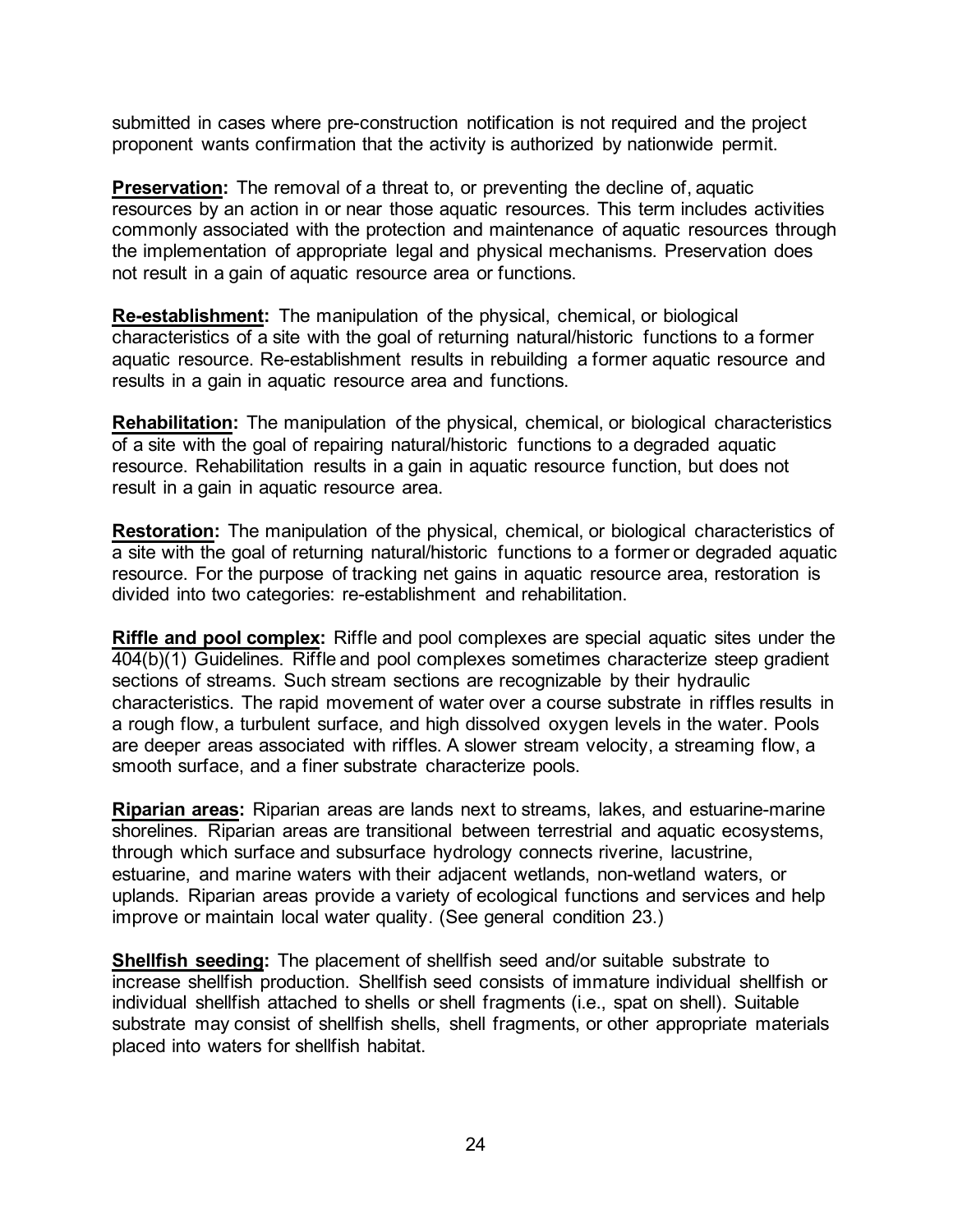**Single and complete linear project:** A linear project is a project constructed for the purpose of getting people, goods, or services from a point of origin to a terminal point, which often involves multiple crossings of one or more waterbodies at separate and distant locations. The term "single and complete project" is defined as that portion of the total linear project proposed or accomplished by one owner/developer or partnership or other association of owners/developers that includes all crossings of a single water of the United States (i.e., a single waterbody) at a specific location. For linear projects crossing a single or multiple waterbodies several times at separate and distant locations, each crossing is considered a single and complete project for purposes of NWP authorization. However, individual channels in a braided stream or river, or individual arms of a large, irregularly shaped wetland or lake, etc., are not separate waterbodies, and crossings of such features cannot be considered separately.

**Single and complete non-linear project:** For non-linear projects, the term "single and complete project" is defined at 33 CFR 330.2(i) as the total project proposed or accomplished by one owner/developer or partnership or other association of owners/developers. A single and complete non-linear project must have independent utility (see definition of "independent utility"). Single and complete non-linear projects may not be "piecemealed" to avoid the limits in an NWP authorization.

**Stormwater management:** Stormwater management is the mechanism for controlling stormwater runoff for the purposes of reducing downstream erosion, water quality degradation, and flooding and mitigating the adverse effects of changes in land use on the aquatic environment.

**Stormwater management facilities:** Stormwater management facilities are those facilities, including but not limited to, stormwater retention and detention ponds and best management practices, which retain water for a period of time to control runoff and/or improve the quality (i.e., by reducing the concentration of nutrients, sediments, hazardous substances and other pollutants) of stormwater runoff.

**Stream bed:** The substrate of the stream channel between the ordinary high water marks. The substrate may be bedrock or inorganic particles that range in size from clay to boulders. Wetlands contiguous to the stream bed, but outside of the ordinary high water marks, are not considered part of the stream bed.

**Stream channelization:** The manipulation of a stream's course, condition, capacity, or location that causes more than minimal interruption of normal stream processes. A channelized jurisdictional stream remains a water of the United States.

**Structure:** An object that is arranged in a definite pattern of organization. Examples of structures include, without limitation, any pier, boat dock, boat ramp, wharf, dolphin, weir, boom, breakwater, bulkhead, revetment, riprap, jetty, artificial island, artificial reef, permanent mooring structure, power transmission line, permanently moored floating vessel, piling, aid to navigation, or any other manmade obstacle or obstruction.